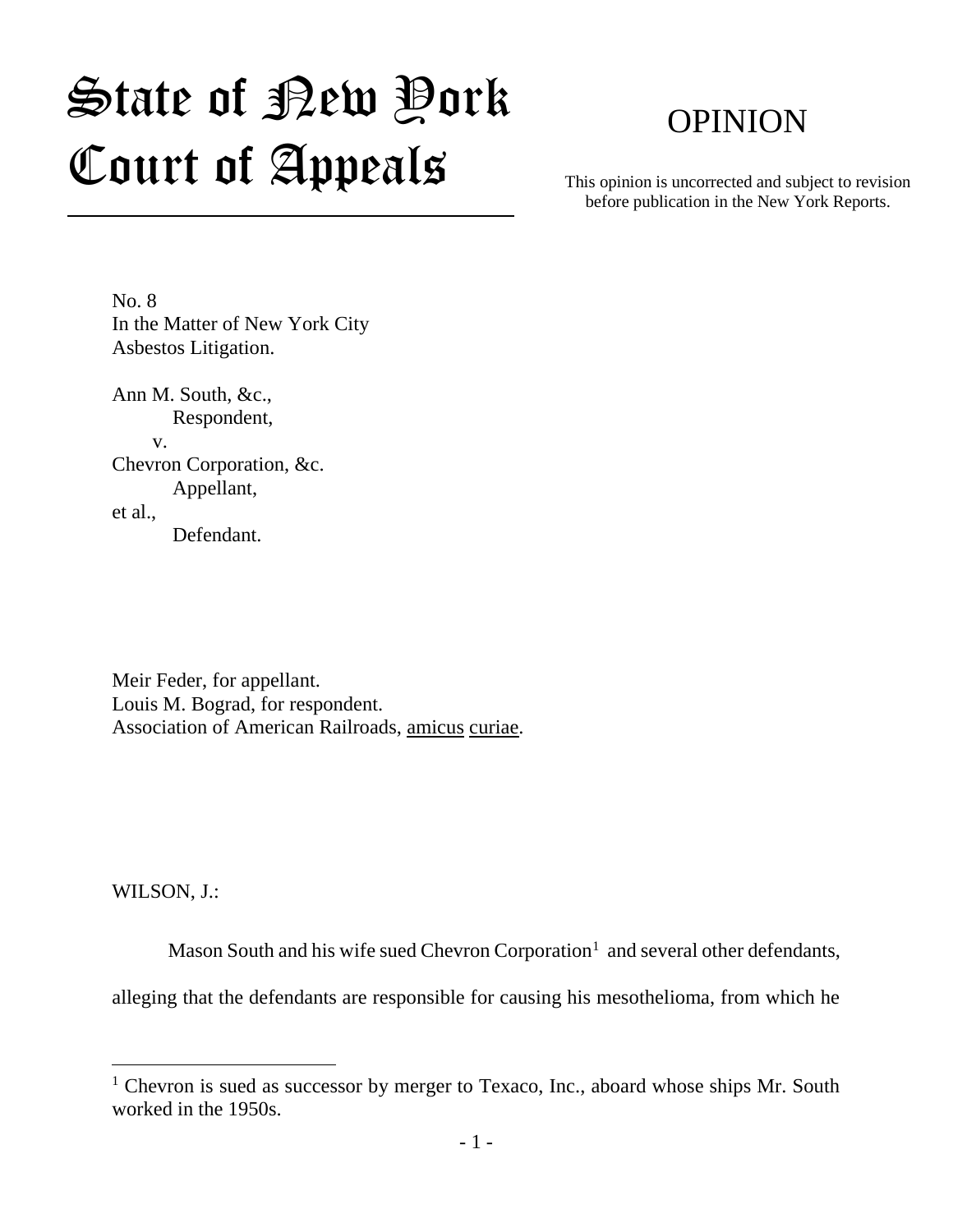died in May 2015. Chevron moved for summary judgment based on a release Mr. South signed when he settled a 1997 lawsuit he filed against Texaco, Inc. and many other defendants, based on his exposure to asbestos. Supreme Court denied Chevron's motion for summary judgment, reasoning that the record at this stage of the proceedings does not meet Chevron's heightened burden, under the Federal Employers' Liability Act (FELA) and admiralty law, to demonstrate that the release forecloses the claims in the present lawsuit. The Appellate Division affirmed, with one Justice dissenting (153 AD3d 461 [1st Dept 2017]), and certified to this Court the question of whether its order was properly made. We answer that question affirmatively.

# I.

Mason South worked shipboard as a merchant marine from 1945 to 1982, at which point he retired. During 1953-1955, he worked aboard ships owned by Texaco. In 1997, fifteen years after his last voyage, he, along with hundreds of other plaintiffs, filed individual lawsuits against Texaco and 115 other defendants (including both shipowners and asbestos manufacturers), in the United States District Court for the Northern District of Ohio. All of these plaintiffs were represented by the Jaques Admiralty Law Firm, which also used the name "Maritime Asbestosis Legal Clinic." Mr. South's lawsuit alleged that he "spent his life as a seaman . . . plying the waters" during which time, on ships owned by Texaco and others, he was "exposed to asbestos friable fibers causing him to breathe into his system carcinogenic asbestos dust."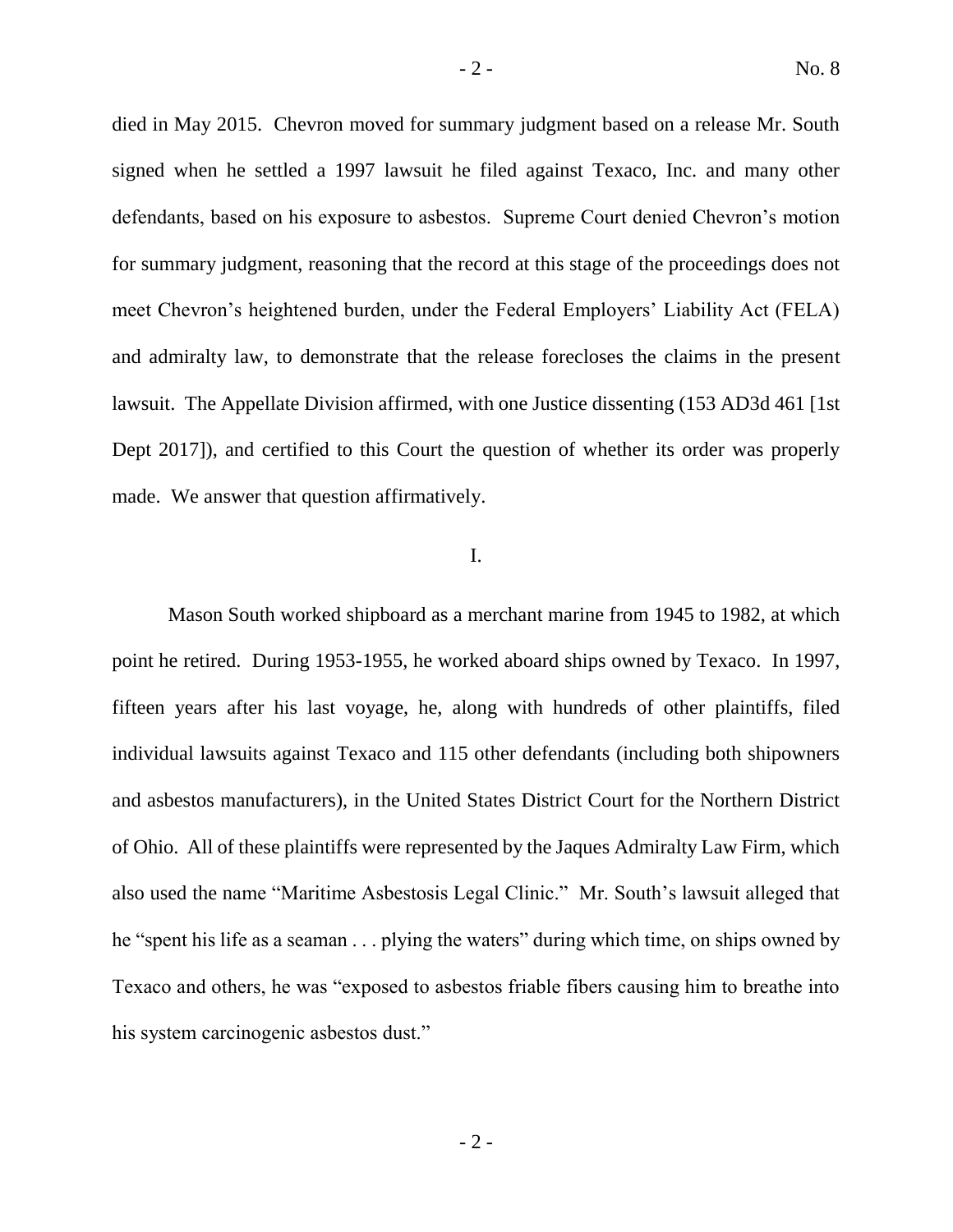A few weeks after Texaco was served with Mr. South's complaint, Texaco reached a settlement with Mr. South and other plaintiffs represented by the Jaques Admiralty Law Firm. The settlement between Texaco and Mr. South was effectuated by the entry of a judgment of dismissal with prejudice of all the claims brought by Mr. South as well as by a release executed by Mr. South, dated December 26, 1997. Although Chevron asserts, without challenge, that Texaco made a single lump-sum payment to settle the claims against it in all the maritime asbestos cases brought in the Northern District of Ohio, the record does not contain any evidence of the number or identity of the cases settled, the amount paid by Texaco, or the basis for distribution of the settlement amount to individual plaintiffs. Plaintiffs claim that Mr. South's share of Texaco's total settlement payment was \$1,750, which Chevron does not dispute. Chevron alleges that Texaco was not involved in the determination of what portion of the total sum it paid in settlement would be paid to Mr. South, which plaintiffs do not dispute.

Two decades later, on February 4, 2015, Mr. and Mrs. South filed the instant lawsuit in New York Supreme Court against Chevron (as successor by merger to Texaco) and several other defendants, seeking to recover for Mr. South's "serious, incurable and progressive asbestos-related disease" resulting from his exposure to asbestos shipboard, "during the years 1945 through 1982." As against Chevron, the lawsuit pleaded three causes of action: (I) a claim under the Jones Act, 46 USC § 30104; (II) a claim under federal admiralty and maritime law; and (III) a claim on behalf of Mrs. South for loss of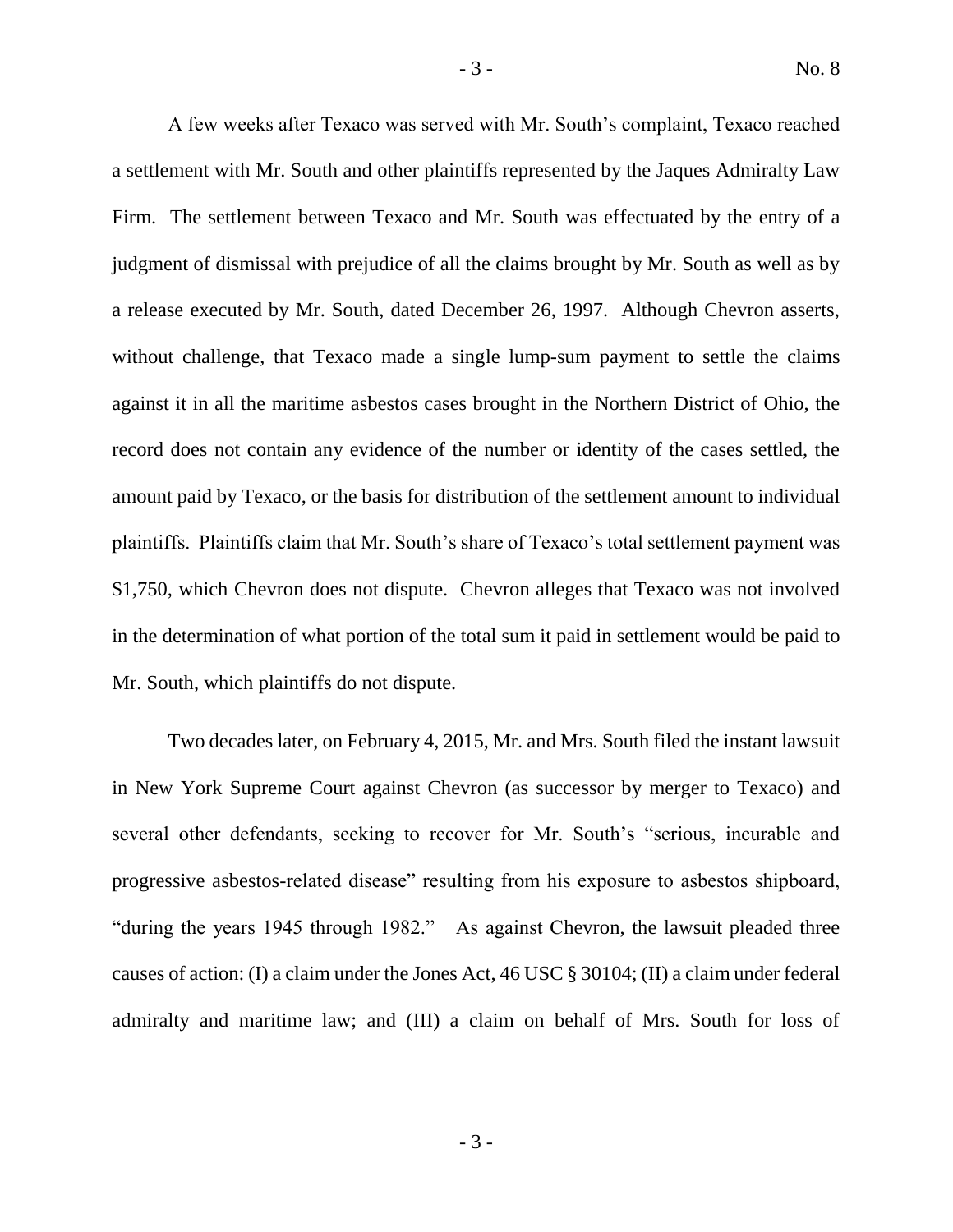consortium. When Mr. South passed away, his estate was substituted for him in this lawsuit.

Chevron, relying on the 1997 release, moved for summary judgment in Supreme Court. Supreme Court denied the motion on the ground that the record did not unequivocally demonstrate the validity of the release under Section 5 of FELA. The Appellate Division affirmed. Like Supreme Court, the Appellate Division concluded that the record did not demonstrate Chevron's entitlement to summary judgment, because the release did not specifically mention mesothelioma, which then required the court to determine whether extrinsic evidence entitled Chevron to summary judgment. Pointing to the "meager consideration" and the lack of any diagnosis of mesothelioma as to Mr. South at the time he settled, the Appellate Division concluded that the record left open the question of whether the release pertained to an existing pulmonary condition and the fear of some future asbestos-related disease, or if it was intended to release all future asbestosrelated diseases arising from Mr. South's employment by Texaco. The parties agree that, at the time he executed the release, Mr. South suffered from a nonmalignant pulmonary disease but not from mesothelioma or cancer.

# II.

"To grant summary judgment, it must clearly appear that no material and triable issue of fact is presented" (Glick & Dolleck, Inc. v Tri-Pac Export Corp., 22 NY2d 439, 441 [1968]). "Summary judgment should not be granted where there is any doubt as to the existence of a factual issue or where the existence of a factual issue is arguable" (Forrest v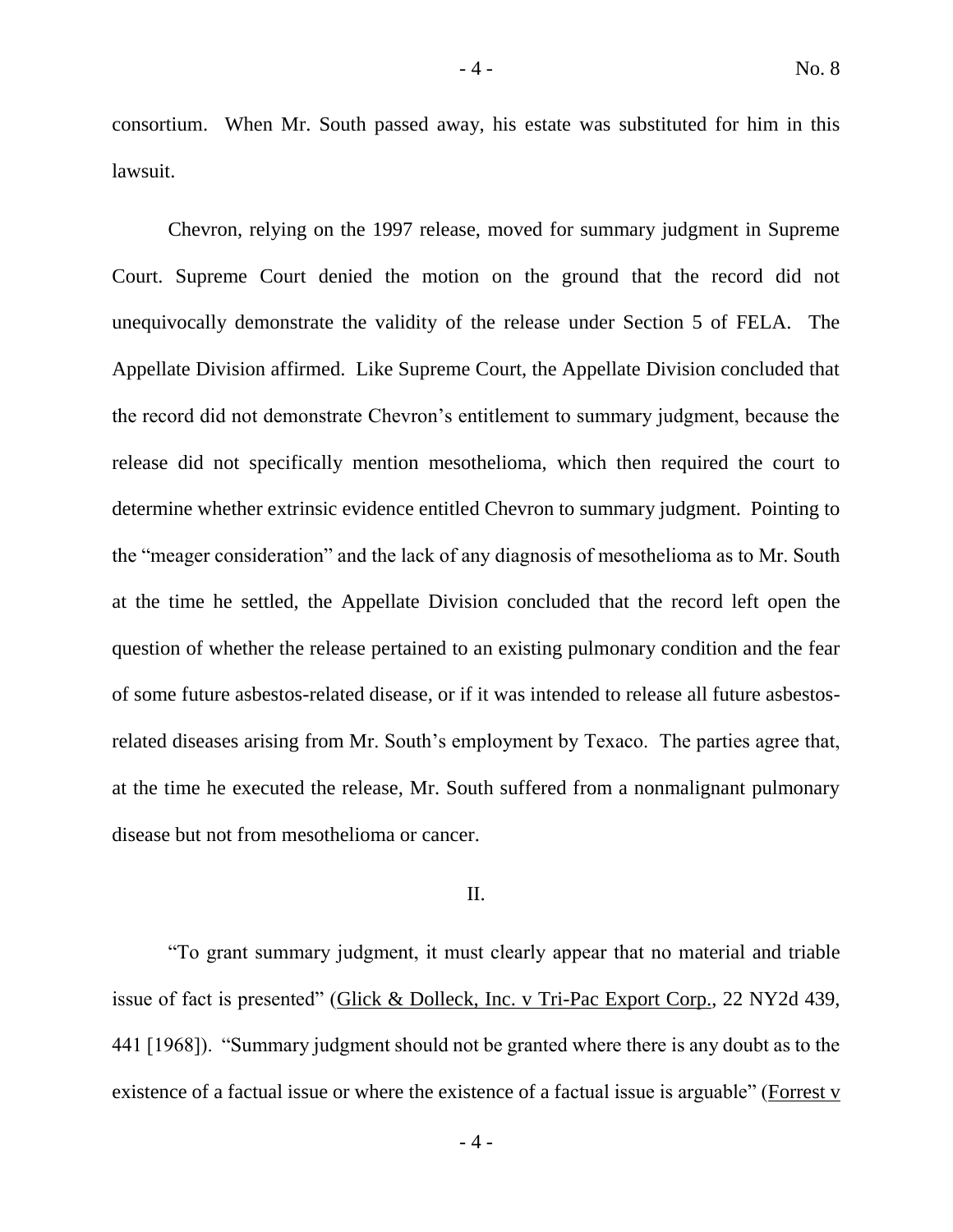Jewish Guild for the Blind, 3 NY3d 295, 315 [2004], citing Glick, 22 NY2d at 441]). On summary judgment, "'facts must be viewed in the light most favorable to the non-moving party'" (Vega v Restagno Constr. Corp., 18 NY3d 499, 503 [2012], quoting Ortiz v Varsity Holdings, LLC, 18 NY3d 335, 339 [2011]), and "the proponent of a summary judgment motion must make a prima facie showing of entitlement to judgment as a matter of law, tendering sufficient evidence to demonstrate the absence of any material issues of fact" (Alvarez v Prospect Hosp., 68 NY2d 320, 324 [1986]).

Chevron claims the 1997 release entitles it to summary judgment because the release unequivocally demonstrates that Mr. South previously released the claims he now seeks to pursue. The sole question presented to us on this appeal is whether Chevron has established that the release, coupled with the 1997 complaint, eliminates all material questions of fact and proves that the release bars the claims here as a matter of law. Answering that question requires us to consider the protections afforded to Mr. South by admiralty law and Section 5 of FELA (45 USC § 55), which is incorporated into the Jones Act by 46 USC § 30104.

# III.

We turn first to the question of whether plaintiffs bear the burden to show the invalidity of the release or Chevron bears the burden to show its validity. In Garrett v Moore-McCormack Co. (317 US 239 [1942]), the United States Supreme Court considered the law applicable to a release executed by a merchant marine in favor of a shipowner. The merchant marine brought, in Pennsylvania state court, both a Jones Act claim and an admiralty claim for maintenance and cure; the Court noted that the two causes of action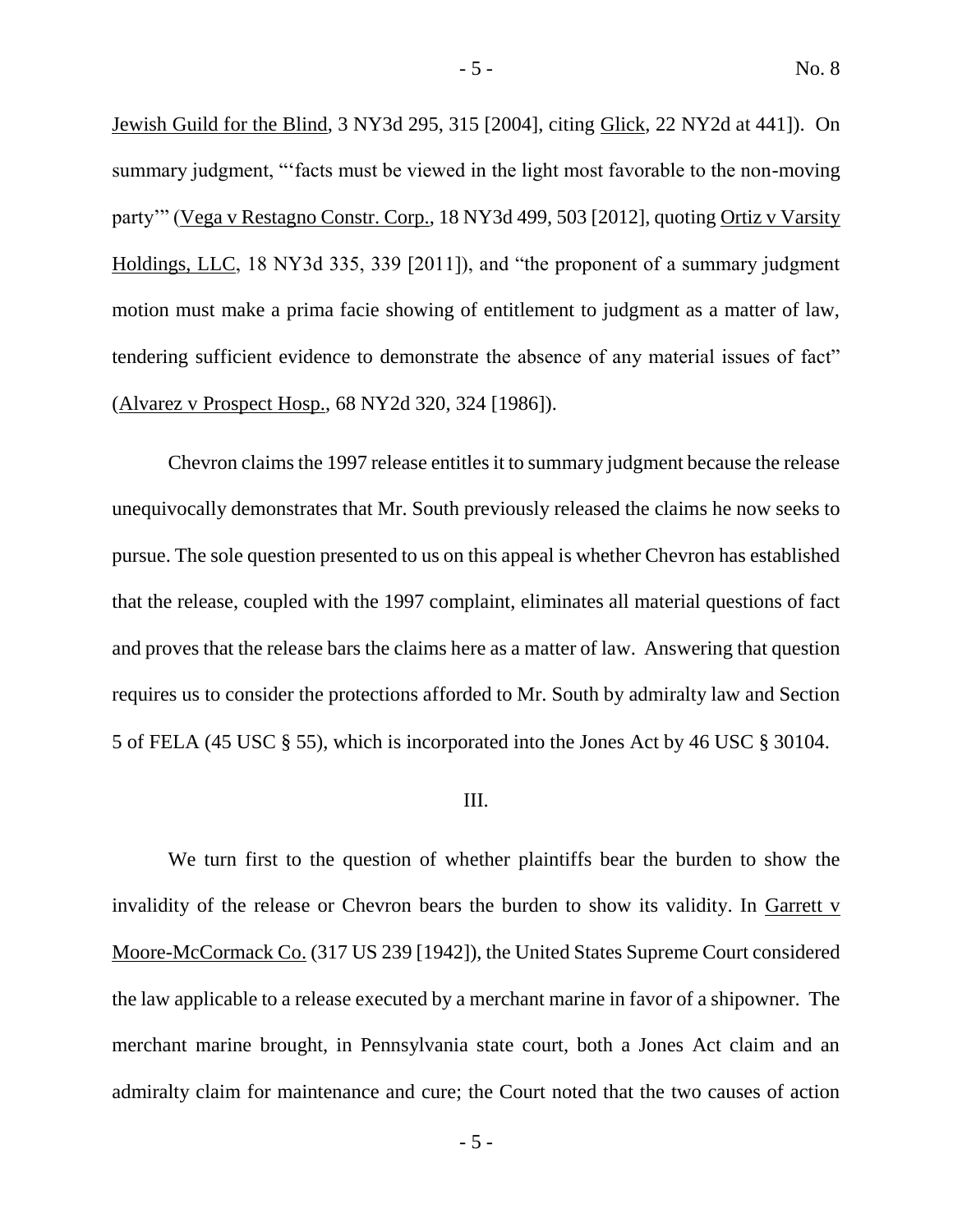were "independent and cumulative" (317 US 239, 240 n 2). The Pennsylvania courts applied their state-law rule that a plaintiff bears the burden to show the invalidity of a release by "clear, precise and indubitable" evidence, instead of the federal admiralty rule that the defendant bears the burden of proving the validity of the release (id. at 242). The Supreme Court reversed, holding that "a seaman in admiralty who attacks a release has no such burden imposed upon him as that to which the Pennsylvania rule subjects him" (id. at 246). Although the Court did not, in that regard, expressly state that it was treating the Jones Act claim as one "in admiralty," it did state that "the Jones Act is to have a uniform application throughout the country, unaffected by 'local views of common law rules,'" (id. at 244 [citing Panama Railroad Co. v Johnson, 264 US 375, 392 [1924]). The Court went on to hold "the burden is upon one who sets up a seaman's release to show that it was executed freely, without deception or coercion, and that it was made by the seaman with full understanding of his rights" (317 US at 248).

Six years later, in Callen v Pennsylvania Railroad Co. (332 US 625 [1948]), the Court rejected Callen's argument "that the burden should not be on one who attacks a release, to show grounds of mutual mistake or fraud, but should rest upon the one who pleads such a contract, to prove the absence of such grounds" (332 US 625, 629), thus placing the burden to prove invalidity on the plaintiff—the opposite of the holding in Garrett. Callen concerned a railroad worker, not a plaintiff in admiralty, and its decision did not purport to change the holding in Garrett that in the case of mariners, the burden rests on the employer to prove the validity of the release. Consistent with that Supreme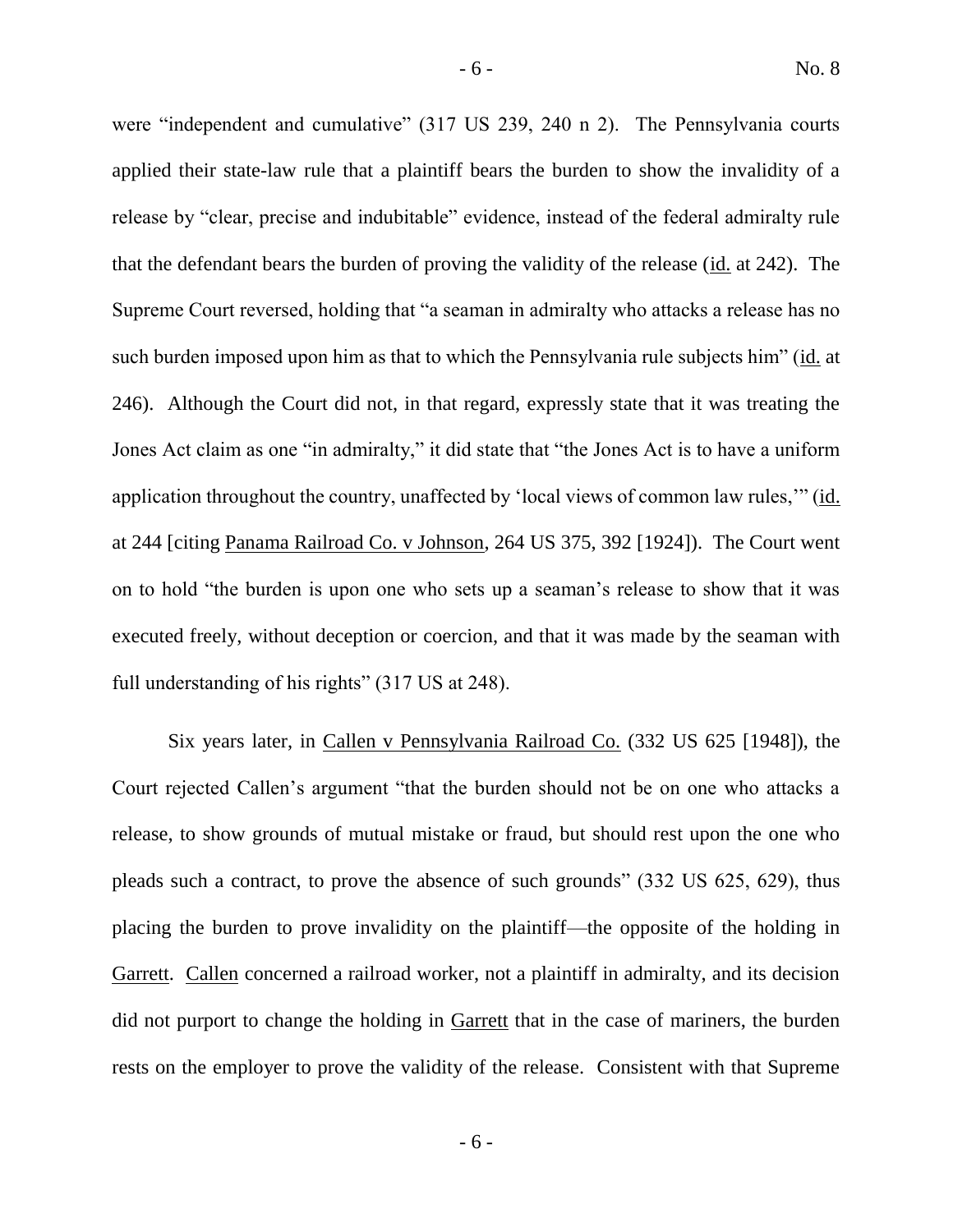Court precedent, Chevron acknowledges that Garrett applies to plaintiff's claims and places on Chevron the burden to prove the release's validity.

#### IV.

The Jones Act incorporates FELA, including Section 5 thereof. Section 5 provides in relevant part: "Any contract, rule, regulation, or device whatsoever, the purpose or intent of which shall be to enable any common carrier to exempt itself from any liability created by this chapter, shall to that extent be void" (45 USC 55). Callen makes clear that Section 5 does not bar employers from settling claims brought against them by employees: "It is obvious that a release is not a device to exempt from liability but is a means of compromising a claimed liability and to that extent recognizing its possibility. Where controversies exist as to whether there is liability, and if so for how much, Congress has not said that parties may not settle their claims without litigation" (332 US at 631). In subsequent cases, the Court has reiterated that Section 5 does not prohibit a "full compromise enabling the parties to settle their dispute without litigation" (Boyd v Grand Trunk Wester, 338 US 263, 266 [1949]) because "full and fair compromises of FELA claims do not clash with the policy of the Act" (Southern Buffalo v Ahern, 344 US 367, 372 [1953]).

Although the parties here differ as to whether plaintiffs' claims should be evaluated by reference to Babbitt v Norfolk & Western Railway Company (104 F3d 89 [6th Cir 1997]) or Wicker v Consolidated Rail Corp. (142 F3d 690 [3d Cir 1998]), two circuit court cases interpreting Callen, neither case pertains here. The plaintiffs in those cases were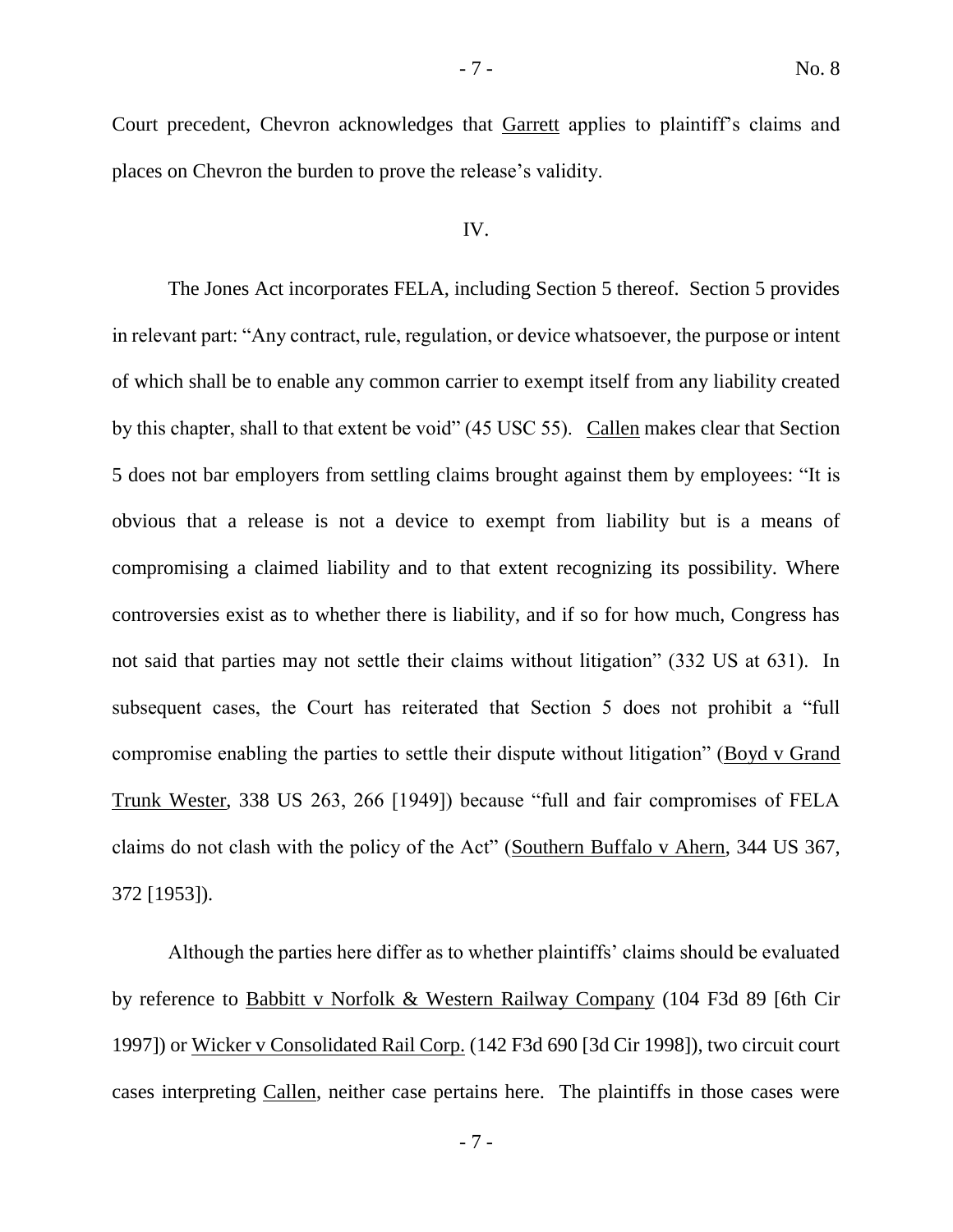railroad workers, not mariners like Mr. South, so the decisions did not involve Garrett's heightened standard applicable to mariners like Mr. South.

Unlike railroad workers, because Mr. South is a merchant marine, he is entitled to the heightened protections of admiralty law. In Garrett, the Supreme Court explained the policy underlying the admiralty standard by quoting Justice Joseph Story from his time as a Circuit Judge:

"[seamen] are emphatically the wards of the admiralty; and though not technically incapable of entering into a valid contract, they are treated in the same manner as courts of equity are accustomed to treat young heirs, dealing with their expectancies, wards with their guardians, and *cestuis que trustent* with their trustees. . . . If there is any undue inequality in the terms, any disproportion in the bargain, any sacrifice of rights on one side, which are not compensated by extraordinary benefits on the other, the judicial interpretation of the transaction is that the bargain is unjust and unreasonable, that advantage has been taken of the situation of the weaker party, and that *pro tanto* the bargain ought to be set aside as inequitable."

(Garrett v Moore-McCormack Co., 317 US at 247 [quoting Harden v Gordon, Fed. Cas.

No. 6047 at 480, 485]). To vindicate those interests, the Supreme Court set out a heightened standard: "the burden is upon one who sets up a seaman's release to show [1] that it was executed freely, without deception or coercion"; [2] "it was made by the seaman with full understanding of his rights"; [3] "[t]he adequacy of the consideration"; and [4] "the nature of the medical and [5] legal advice available to the seaman at the time of signing the release are relevant to an appraisal of this understanding" (317 US at 248 [numbering added]). In view of that heavy burden, "summary judgment is often considered an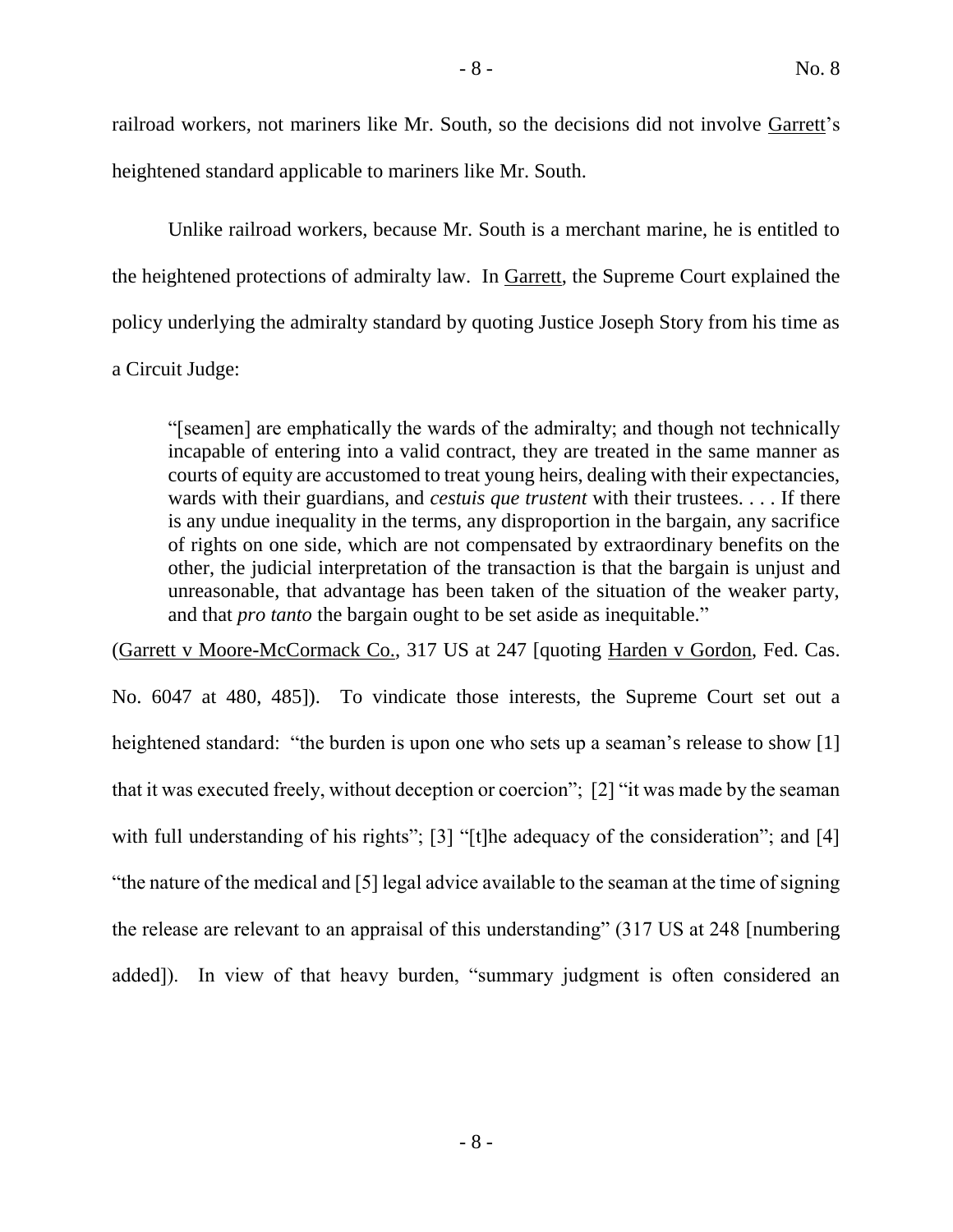inappropriate procedure to determine the validity of a [mariner's] release" (Complaint of Bankers Tr. Co. v Chatterjee, 636 F2d 37, 39 [3d Cir 1980]).<sup>2</sup>

Applying that standard to this case, we conclude that Chevron has not met its burden to demonstrate the absence of any material question of fact. The 1997 release does not unambiguously extinguish a future claim for mesothelioma.<sup>3</sup> The release itself does not mention mesothelioma. It does say that Mr. South "is giving up the right to bring an action against the Released Parties, or any of them, in the future for any new or different diagnosis that may be made about Claimant's condition as a result of exposure to any product[.]" But "claimant's condition" may cabin the "new or different diagnosis" to ones that related to his nonmalignant asbestos-related pulmonary disease—the "condition" both parties agree was the only one he suffered at the time. Although, as the dissent notes, Mr. South's 1997 complaint mentioned mesothelioma, the dissent has elided an important portion of the complaint. Mr. South pleaded that he:

"suffers pulmonary diseases inclusive of asbestosis / mesothelioma / lung cancer / pneumoconiosis / chronic obstructive pulmonary disease / colon cancer / stomach cancer / rectal cancer / kidney cancer / pancreas cancer / pharynx cancer / brain

<sup>&</sup>lt;sup>2</sup> When the dissent complains that the plaintiffs have failed to come forward with evidence (dissenting op at 13), they have silently reversed the burden required by Garrett.

<sup>&</sup>lt;sup>3</sup> We agree with the dissent (dissenting op at 5) that even maritime employers and employees should be able to settle disputes by releasing claims, and that such releases should not be routinely challenged by searching examinations bearing on the parties' intent, as is necessary here. However, the solution is for parties to write a careful and precise release instead of one that is ambiguous and purports to rely for definiteness on a complaint that itself is facially – perhaps intentionally – vague (cf., Collier v CSX Transp. Inc., 673 Fed App'x 192, 197 [3d Cir 2016] [upholding a release where "(t)he release itself specifically mentioned cancer arising from asbestos exposure"]).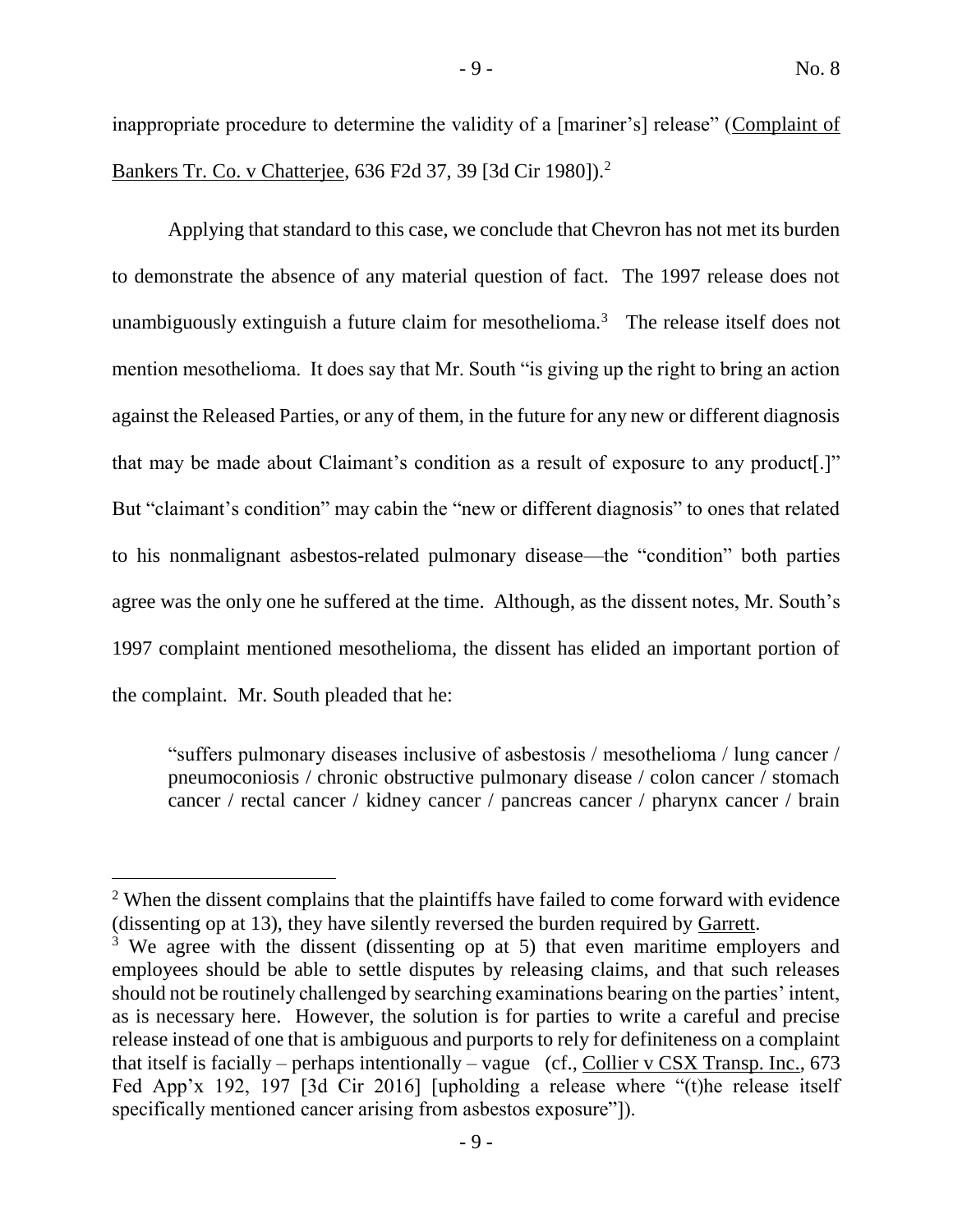cancer / other anatomical cancer, et cetera, either singularly or in combination thereof."

The complaint does not assist Chevron in resolving the release's ambiguity. First, the parties agree that Mr. South was not, at the time of the release, suffering from most of the above diseases, including mesothelioma, $4$  and the complaint's "either singularly or in combination thereof" could be taken to demonstrate Mr. South's lack of knowledge as to his condition at the time he signed the release. Second, the complaint at most demonstrates that both Texaco and Mr. South were aware that all of the above conditions, including mesothelioma, might result from exposure to asbestos, but the absence of mesothelioma (and the other cancers) from the release could readily support the conclusion that the omission of mesothelioma (and the other cancers) from the language of the release was deliberate. The dissent complains that we have set an ["impossibly high"] burden for employers to settle with mariners, but that is not so. First, Garrett sets a high burden, so part of the dissent's complaint is with the requirements of federal law. Second, the dissent appears to forget that the complaint plainly demonstrates that both Texaco and Mr. South knew that asbestos exposure could cause mesothelioma, yet they agreed to a release that omitted it. It would hardly have been "impossible" for Texaco to insist on including

<sup>&</sup>lt;sup>4</sup> The parties agree that Mr. South did not have mesothelioma at the time he signed the release. Instead, they agree he suffered from a pulmonary disease that the record leaves only vaguely described. The dissent's version of the complaint's text, focusing on the words "inclusive of" (dissenting op at 12) would have Mr. South pleading that he had not only mesothelioma, but also colon cancer, stomach cancer, rectal cancer, kidney cancer, pancreas cancer, pharynx cancer, and brain cancer. The parties agree that was not the case, and it would be a mistake to alter the language of the complaint by striking out "either singularly or in combination", as the dissent does when it quotes the language.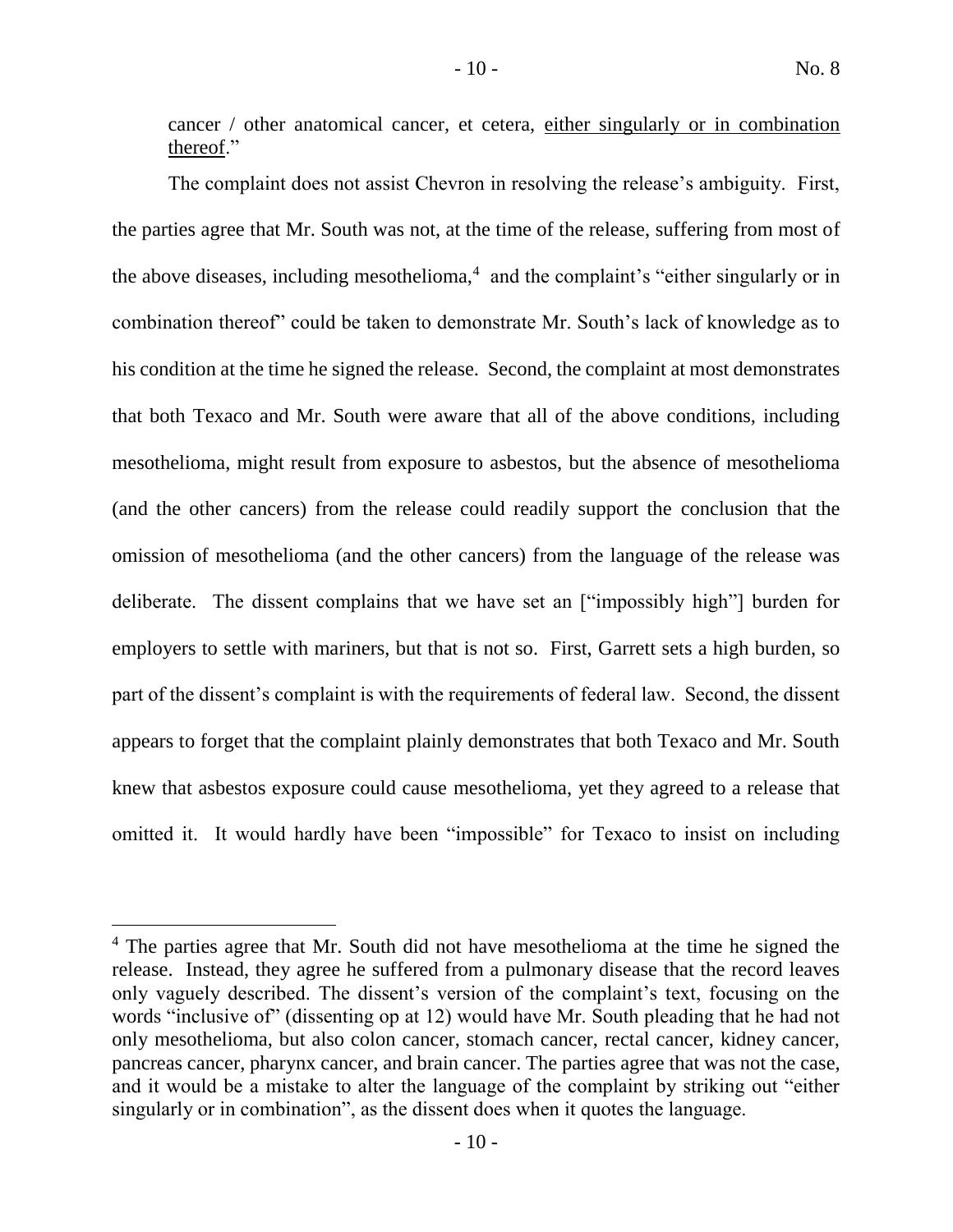mesothelioma in the release. Indeed, other releases have been upheld in cases where they specifically mentioned cancers arising from asbestos exposure (see e.g. Collier v CSX Transp. Inc., 673 Fed App'x 192, 197 [3d Cir 2016]). Particularly when viewed through the lens required by Garrett, the manner in which the complaint refers to mesothelioma does not meet Chevron's burden to demonstrate the absence of disputed material facts.

The record as thus far developed is silent or ambiguous on most of the factors set forth in Garrett. The release recites that Mr. South understood he was relinquishing his rights, but the record does not presently establish his "full understanding" of what he was extinguishing. Mr. South signed the release a few weeks after the case was filed. He signed it one day after Christmas, while in Florida, represented by counsel located in Ohio. Some large but unknown number of others represented by the same law firm also settled at the same time.<sup>5</sup> Although, again as the dissent points out, the release recites that Mr. South consulted with counsel, were the inclusion of such language sufficient to avoid Garrett's heightened standard, the protection guaranteed to mariners under admiralty law would be readily circumventable. There is no record evidence to show that Mr. South had any communications with counsel about the settlement, other than the transmission of the settlement agreement to him.

 $5$  These are not "extraneous" facts (dissenting op at 15 n 6) as they provide circumstantial evidence suggesting that Mr. South received no meaningful legal advice about the release. He signed the release at a time when the law firm representing him was obtaining releases from "thousands" of other clients (dissenting op at 8), and when he was across the country from his lawyers. A fair inference from these facts would be that he received no individualized advice and merely signed a piece of paper sent to him.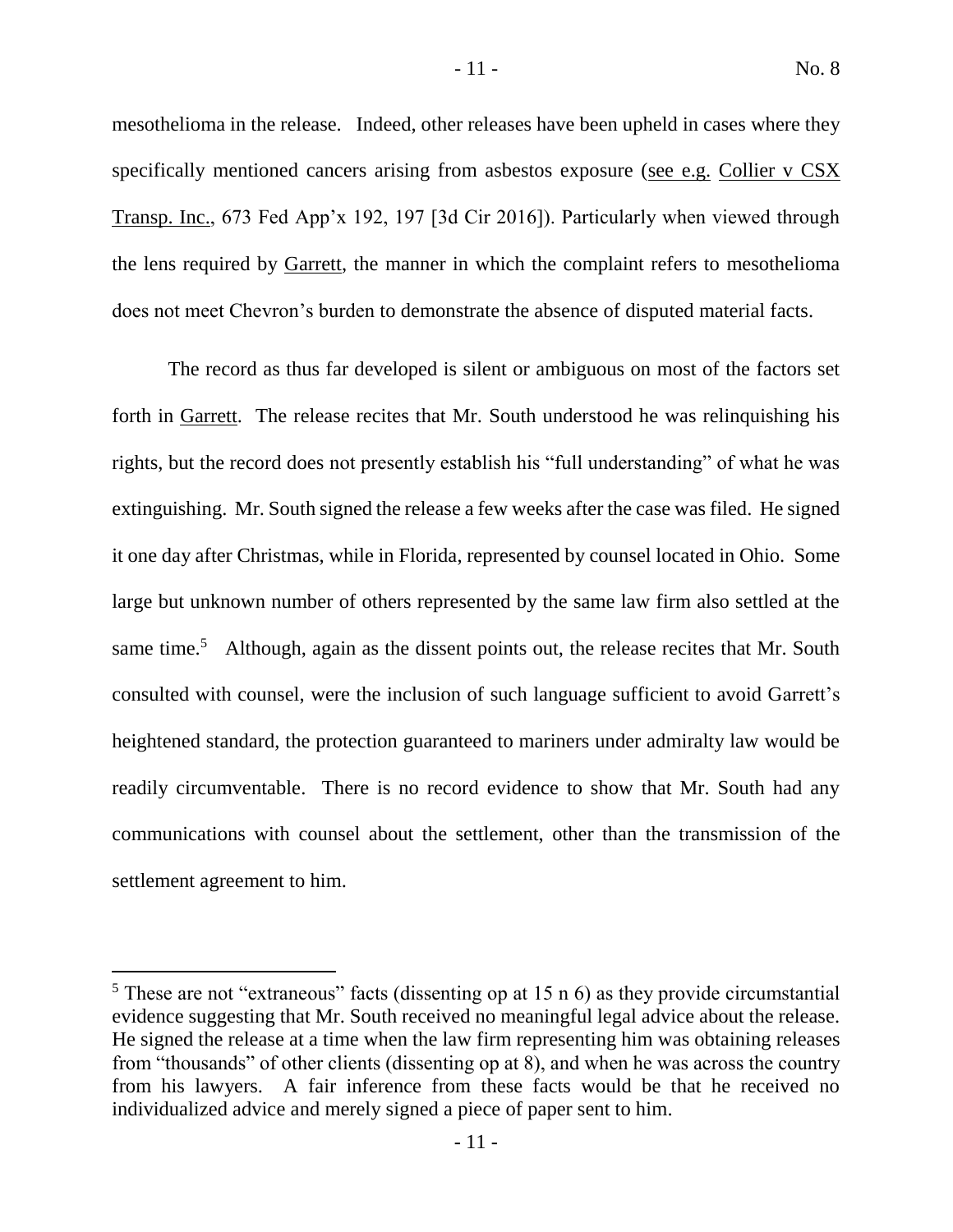As to the adequacy of the consideration, nothing in Chevron's summary judgment proffer established the amount paid by Chevron in exchange for Mr. South's settlement and release, although the parties agree that Mr. South received \$1,750 from some omnibus amount paid by Texaco to settle his and other claims. We do not know how many cases Texaco settled; how much Texaco paid to settle as a lump sum; how that lump sum was distributed; what the considerations were that led to the allocation of a specific amount of compensation to Mr. South; what, if anything, Mr. South received from the 115 other defendants he sued; or what he or his counsel viewed as the value of those remaining claims (which he expressly carved out of the release) at the time he settled with Texaco.

With respect to medical advice, the record is completely silent, other than the parties' agreed-upon assertion that Mr. South had a pulmonary disease but not mesothelioma or cancer when he signed the release. By contrast, in Jackson v Delaware Riv. & Bay Auth., the court, applying Garrett, pointed to a seaman's consultations with two doctors as evidence of his receipt of adequate medical advice (334 F Supp 2d 615 [DNJ 2004]; see also Sitchon v Am. Export Lines, Inc., 113 F2d 830, 832 [2d Cir 1940]). Here, no medical records documenting Mr. South's condition when he signed the release are in the record.

On the other hand, we do know that Mr. South was represented by counsel, which weighs in favor of finding the release valid. "[T]he need for the Court to determine whether a seaman fully understood his rights when executing a release is reduced when a seaman is represented by counsel" (Nicolich v City of NY, 1996 US Dist LEXIS 2646, at \*6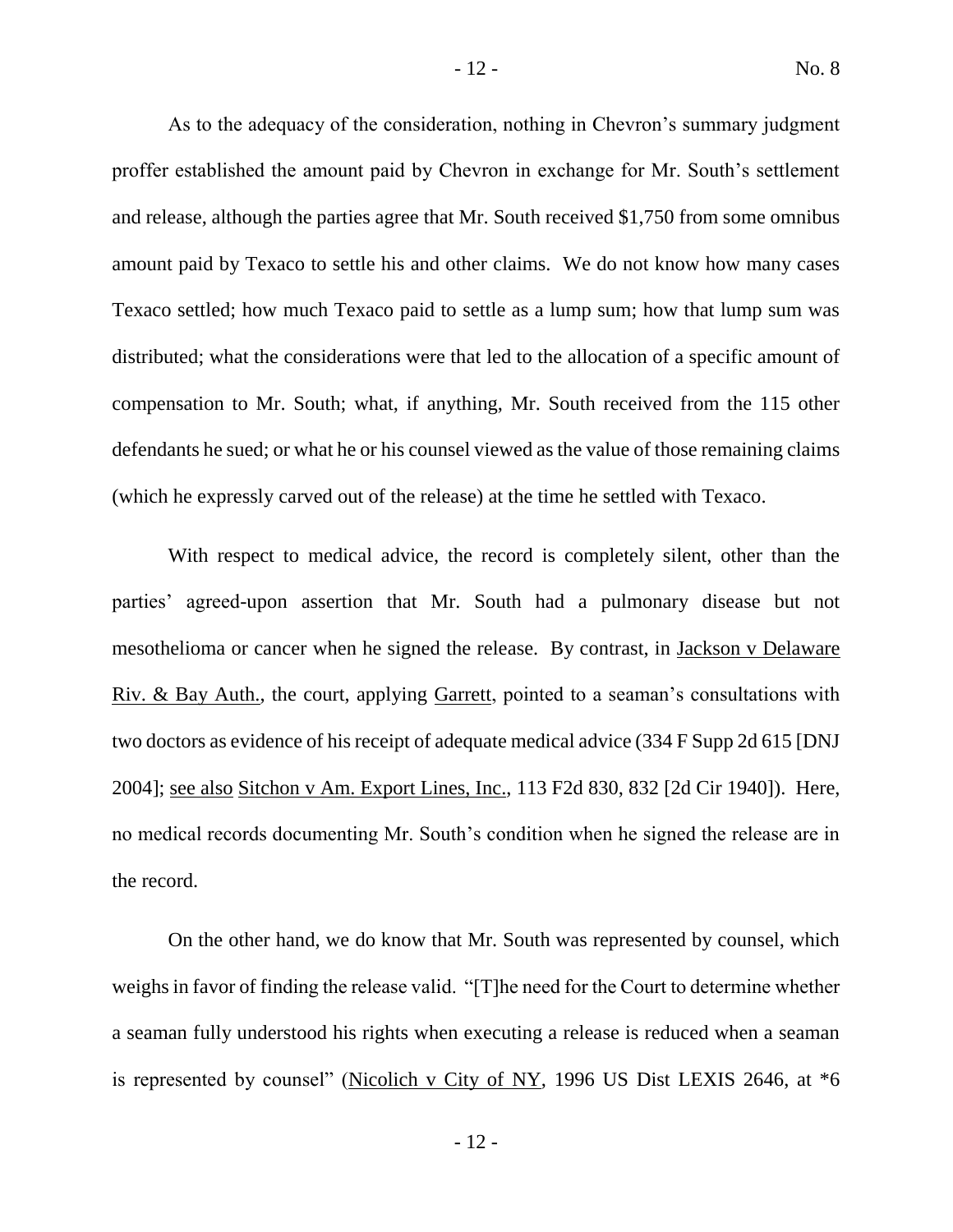[SDNY Mar. 5, 1996, 95 Civ. 0053 (AGS)]). Similarly, the Fifth Circuit has held that "[w]hen a seaman is acting upon independent advice and that advice is disinterested and based on a reasonable investigation, there being no question of competence, a settlement agreement will not be set aside" (Borne v A & P Boat Rentals No. 4, Inc., 780 F2d 1254, 1258 [5th Cir 1986]). Although representation by counsel helps establish the validity of a release, here Supreme Court indicated that the competence of Mr. South's 1997 counsel in connection with its mass representation of maritime asbestos plaintiffs had been consistently questioned, which is also not fleshed out in the record (but see In re U.S. Lines, Inc., 318 F3d 432, 434 [2d Cir 2003] [noting the Jaques Admiralty Firm's pursuit of a "risky" "unwise and dilatory volume strategy" in the context of settlement negotiations, including failing to provide documentation specific to individual plaintiffs]; In re U.S. Lines, Inc., 216 F3d 228, 231 [2d Cir 2000]).

To be clear, it is possible that additional evidence could be developed that would validate the release and extinguish plaintiffs' claims. However, applying Garrett's heightened standard in the summary judgment posture, the record is presently insufficient to demonstrate the effectiveness of the 1997 release as a matter of law.

Accordingly, the order of the Appellate Division should be affirmed, with costs, and the certified question answered in the affirmative.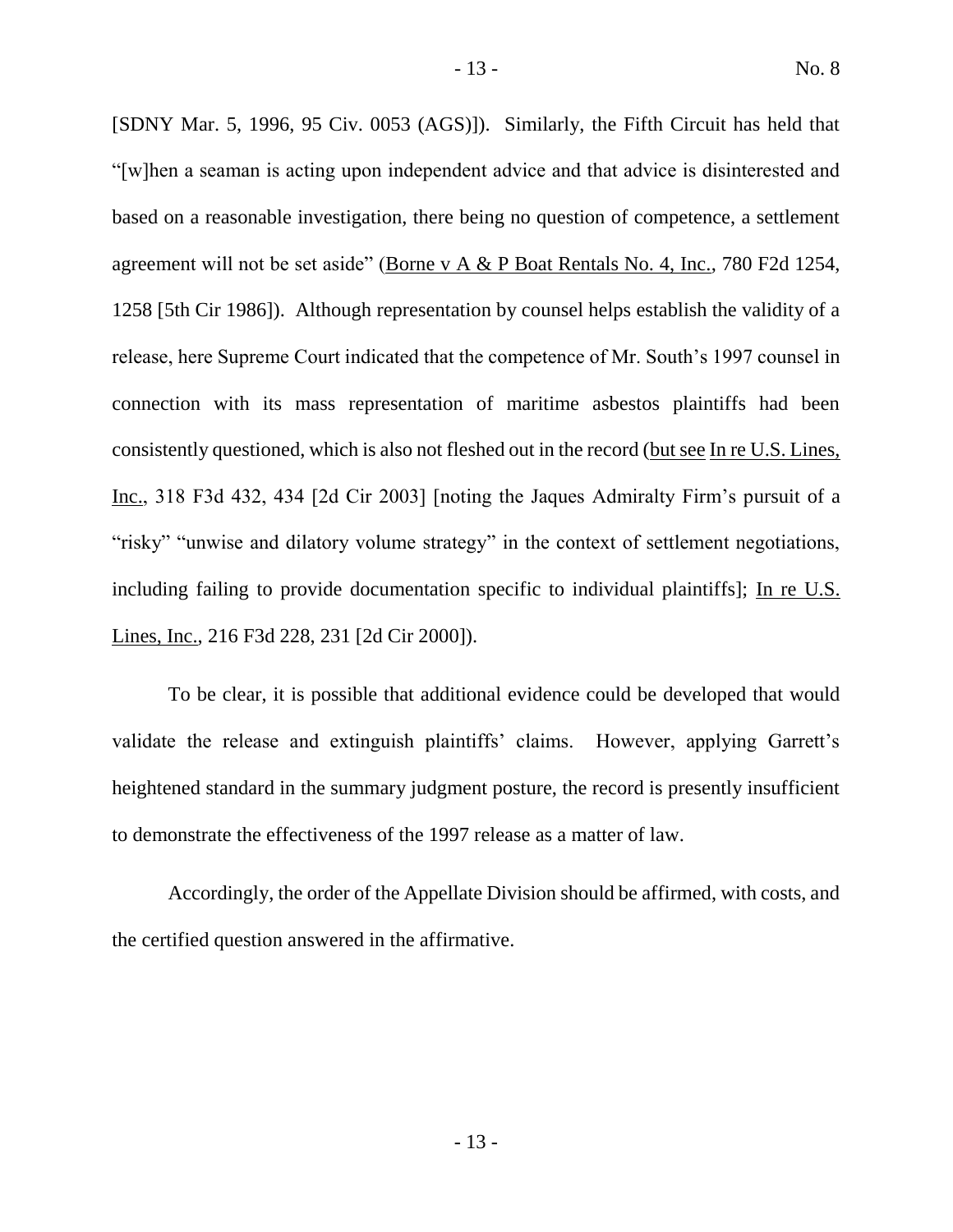Matter of NYC Asbestos Litigation (South v Chevron)

No. 8

GARCIA, J. (dissenting):

More than twenty years ago, plaintiff, a merchant marine, sued a ship owner for injuries related to alleged asbestos exposure sustained while serving aboard the owner's vessel. The parties swiftly settled and, in exchange for compensation, plaintiff executed a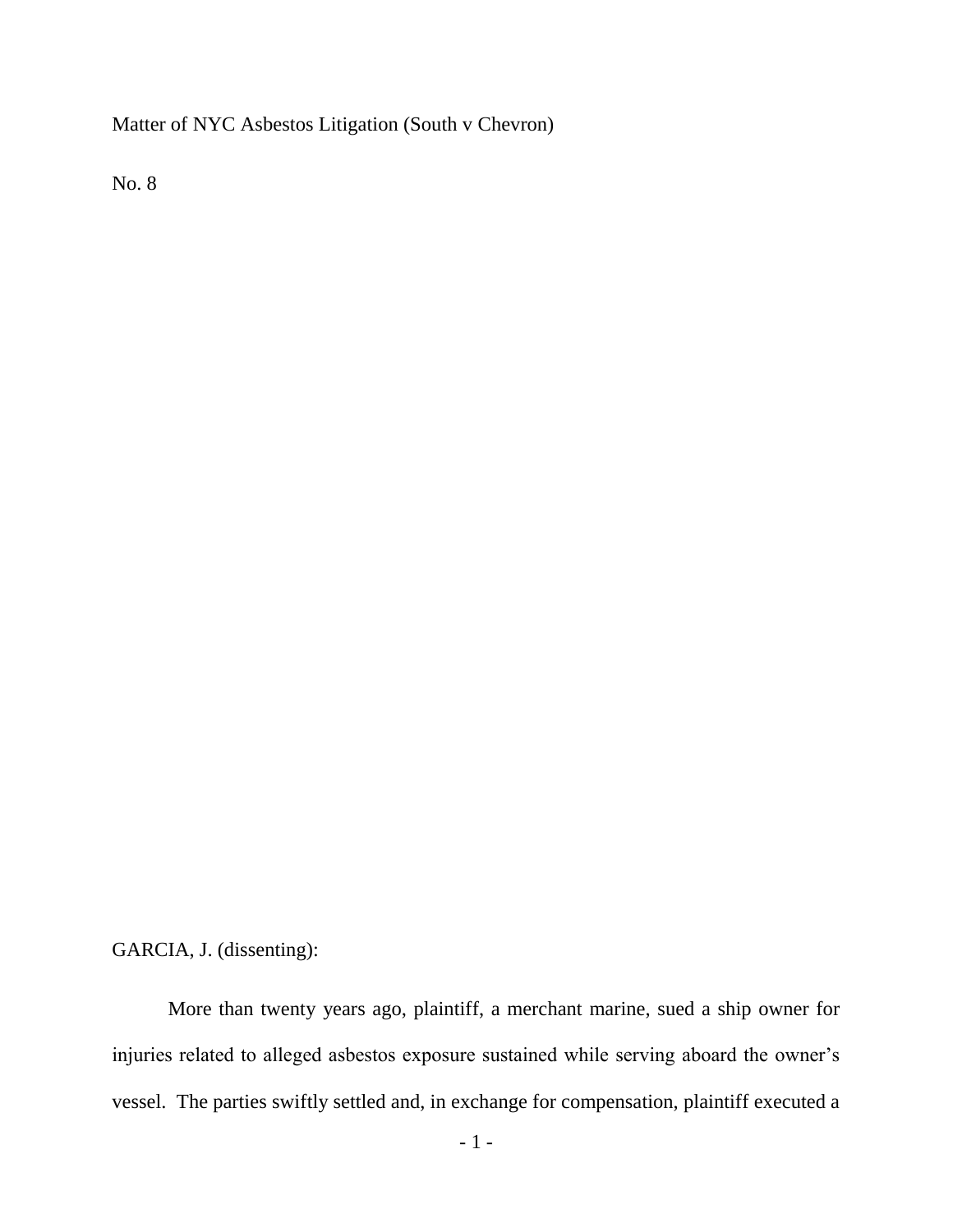comprehensive release, agreeing to forfeit "any and all" claims for known or potential injuries suffered as a result of his alleged exposure. Despite that release, the same seaman, with the same counsel, is again suing the same ship owner for injuries sustained from that same asbestos exposure. The majority declines to enforce the parties' agreement, holding that defendant failed to meet its burden of demonstrating the validity of the release.

I disagree. Defendant carried its burden, and plaintiff has not suggested, let alone raised, any facts to the contrary. By denying summary judgment, the majority seemingly renders all releases executed by seamen – no matter how comprehensive – unenforceable in New York courts. That result harms both defendants seeking certainty in settlement and plaintiffs hoping to avoid the risk and expense of litigation. Accordingly, I dissent.

# I.

In 1997, plaintiff Mason T. South filed suit against 117 defendants, including Texaco Inc., alleging claims under federal admiralty law and the Jones Act (46 USC § 30104). In the complaint, plaintiff alleged that, throughout his 37-year career as a merchant marine, he "was constantly exposed to asbestos friable fibers," which "caused the devastating pulmonary disease [he] now suffers." Plaintiff asserted that he "suffer[ed] harm in the form of necessity to be monitored for other asbestotic diseases including lung cancer," and sought damages for "being forever medically monitored for disease onset and worsening." The complaint further alleged that, "[a]s a direct and proximate result of said exposure to asbestos . . . [p]laintiff suffers cancerphobia . . . , pneumoconiosis as well as exacerbation of existing diseases; and . . . pulmonary diseases inclusive of . . .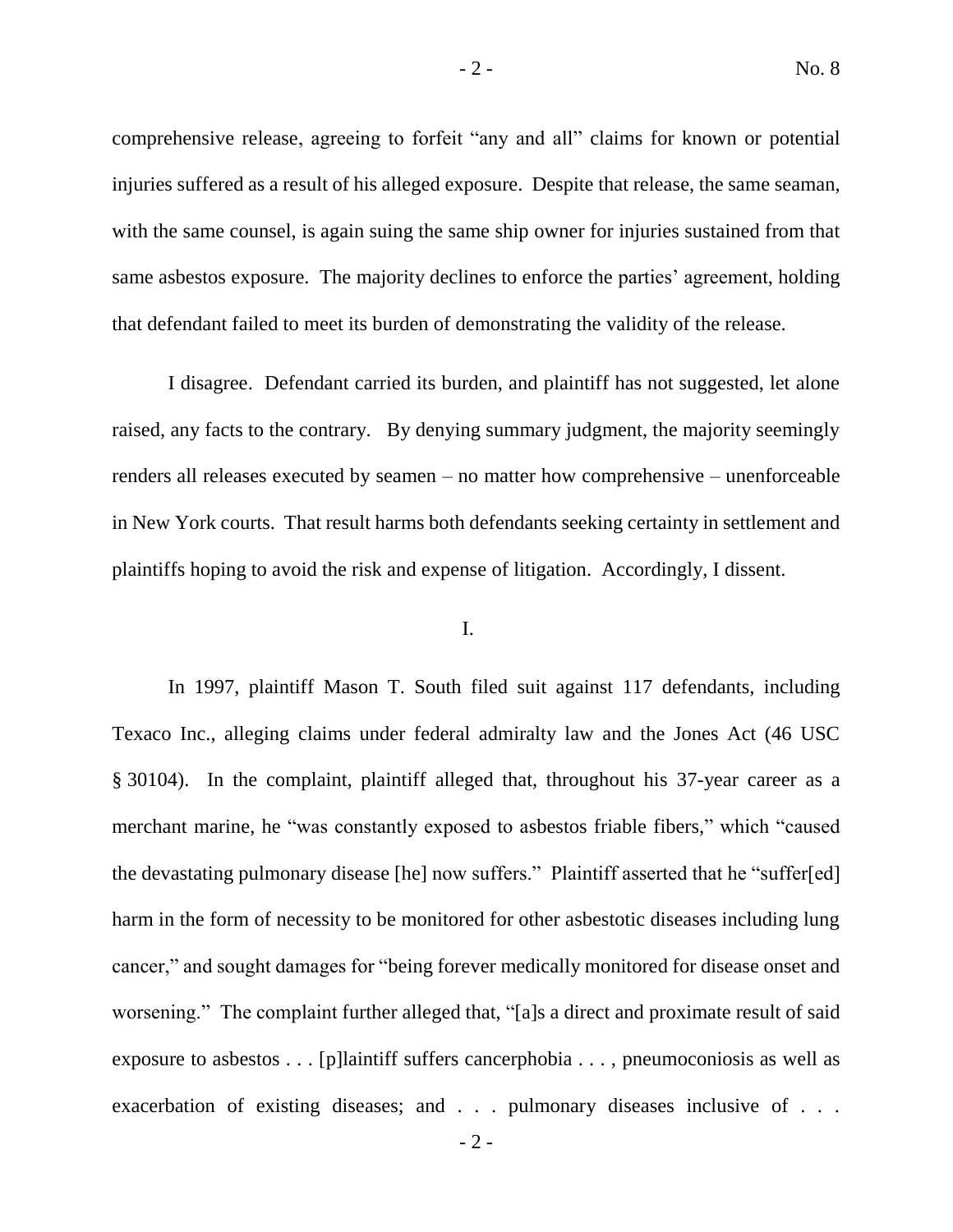mesothelioma." Plaintiff served aboard ships owned by Texaco for approximately twenty months.

Less than two months after filing suit, plaintiff and Texaco reached an agreement to settle plaintiff's claim. In exchange for \$1,750, plaintiff agreed to release Texaco from "any and all claims for damages as alleged, or which could be alleged, for the injuries, sickness and/or disease allegedly caused as a result of the exposure to asbestos, silica, asbestos fibers, and asbestos dusts, and/or silica or asbestos-containing products, smoke and carcinogenic chemicals (not including benzene or products containing benzene)." The release also represented that plaintiff:

> "understands that the long term effects of exposure to asbestos substances . . . may result in obtaining a new and different diagnosis from the diagnosis as of the date of this Release. Nevertheless, [plaintiff] understands that by entering into this agreement, he is giving up the right to bring an action against [defendant] . . . in the future for any new or different diagnosis that may be made about [plaintiff's] condition as a result of exposure."

Plaintiff specifically forfeited all claims for harm "on account or in any way arising out of any and all known or unknown, present or future, foreseen or unforeseen bodily and/or personal injuries, sickness or death," including those claims "which may accrue in the future."

The text of the release clarified that it "d[id] not amount to an admission of any kind of liability" by Texaco. Rather, Texaco "denie[d] any and all liability for any damages," but agreed to settle "any and all claims" arising out of plaintiff's alleged exposure "in order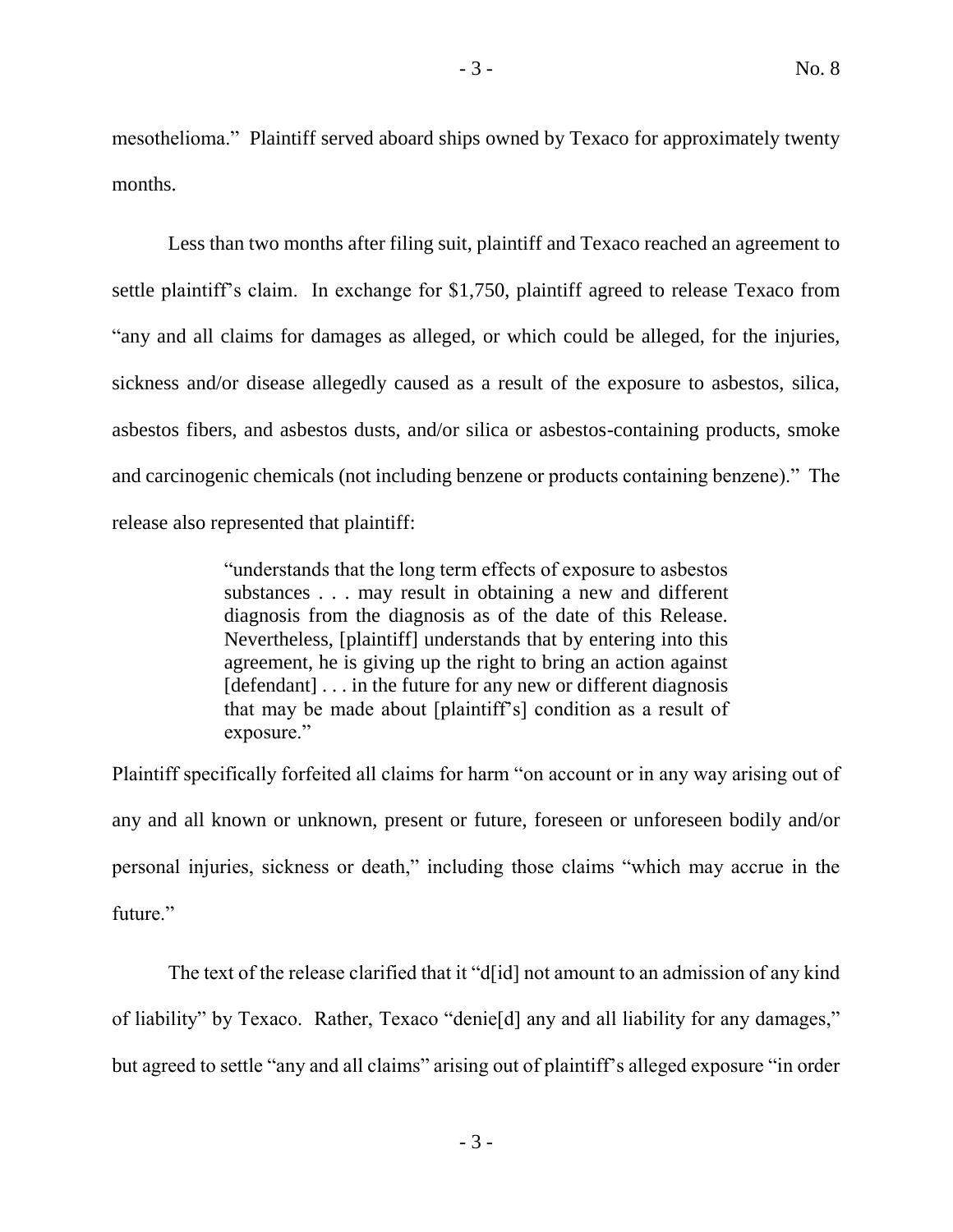to resolve the dispute between the parties, and to forever terminate the claims asserted, or which could be asserted."

Before signing the release, plaintiff acknowledged the following:

"I HAVE CAREFULLY READ THE FOREGOING RELEASE, HAVE DISCUSSED THE CONTENTS THEREOF WITH MY ATTORNEY AND AM SIGNING THIS RELEASE OF MY OWN FREE ACT, WITH FULL KNOWLEDGE OF THE CONTENTS AND THE PURPOSE OF THIS RELEASE, INTENDING . . . TO BE FOREVER LEGALLY BOUND."

Plaintiff also swore before a notary public that he had read the release and fully understood its terms. Plaintiff, two witnesses, and a notary signed the release. The complaint was subsequently dismissed as against Texaco, with prejudice.

In 2015, plaintiff, using the same counsel retained in 1997, again filed suit against Texaco for his alleged asbestos exposure, claiming damages for plaintiff's subsequent diagnosis of mesothelioma.<sup>1</sup> The 2015 complaint asserts the same causes of action as the 1997 complaint, as well as a claim for loss of consortium on behalf of plaintiff's wife. Defendant moved for summary judgment, citing the 1997 release as a complete bar to plaintiff's present claim.

Plaintiff admits to signing the release, but claims that he should not be bound by it. Specifically, in opposition to defendant's motion, plaintiff argues that the release is unenforceable under federal law because: "1) the language Texaco relies upon is

<sup>&</sup>lt;sup>1</sup> Plaintiff sued Chevron Corporation as the successor in interest to Texaco Inc. For clarity, I will refer to the party as "Texaco" or "defendant."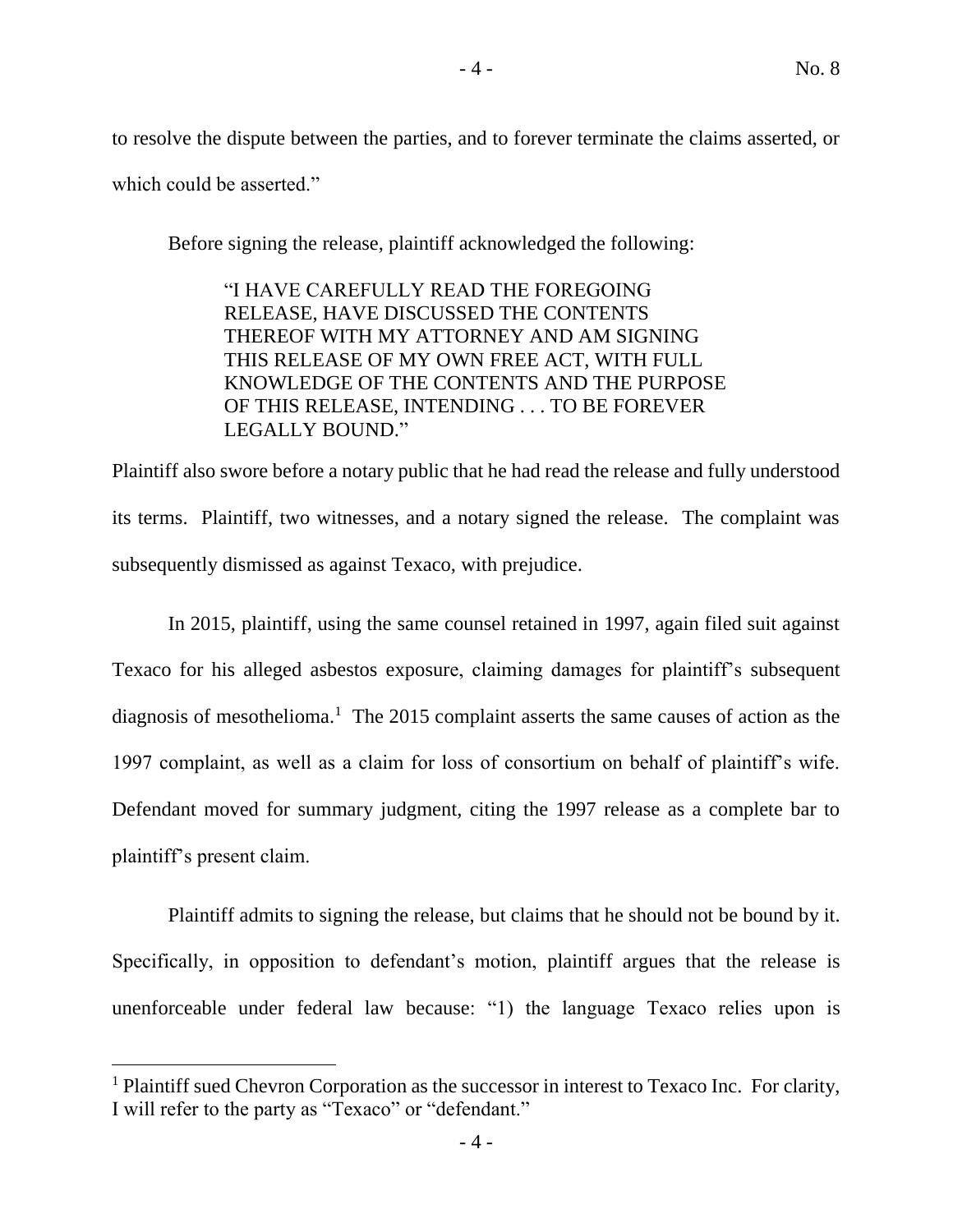boilerplate language insufficient to indicate intent; 2) the release failed to mention any form of cancer, let alone mesothelioma, and; 3) the settlement amount of the 1997 release indicates that [plaintiff] did not understand or intend to release future claims for mesothelioma."<sup>2</sup> Plaintiff died shortly after his opposition papers were filed.

# II.

"[T]he proponent of a summary judgment motion must make a prima facie showing of entitlement to judgment as a matter of law, tendering sufficient evidence to demonstrate the absence of any material issues of fact" (Jacobsen v New York City Health & Hosps. Corp., 22 NY3d 824, 833 [2014], quoting Alvarez v Prospect Hosp., 68 NY2d 320, 324 [1986]; see CPLR 3212 [b]). "If the moving party meets this burden, the burden then shifts to the non-moving party to 'establish the existence of material issues of fact which require a trial of the action'" (Jacobsen, 22 NY3d at 833, quoting Vega v Restani Constr. Corp., 18 NY3d 499, 503 [2012]). In determining whether the non-moving party has created an issue of fact warranting denial of summary judgment, we are bound by the assertions raised in opposition below (see Torres v Jones, 26 NY3d 742, 764 n 5 [2016] [finding argument in support of motion for summary judgment not preserved where plaintiff did not raise it

<sup>&</sup>lt;sup>2</sup> Plaintiff also asserts that the release is invalid as a matter of law under section 5 of the Federal Employers' Liability Act (45 USC  $\S$  55). As the majority seems to recognize (see majority op at 7-8), that arguments fails under Callen v Pennsylvania Railroad Co. (332 US 625, 631 [1948] ["It is obvious that a release is not a device to exempt from liability but is a means of compromising a claimed liability . . . Where controversies exist as to whether there is liability, and if so for how much, Congress has not said that parties may not settle their claims without litigation"]).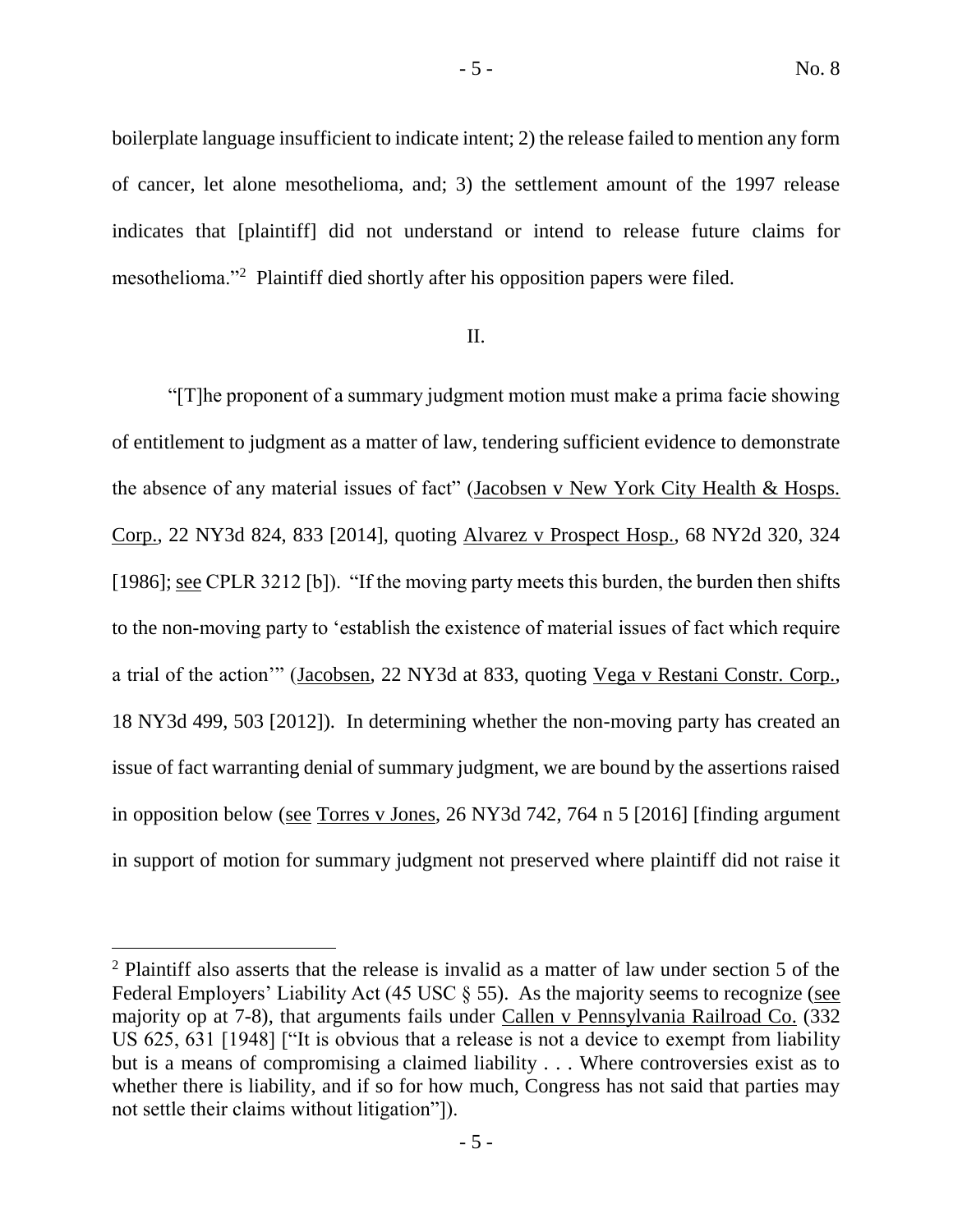at trial court or cite supporting testimony]; Bingham v New York City Transit Authority, 99 NY2d 355, 359 [2003] [rejecting an argument in support of summary judgment raised for the first time on appeal]).<sup>3</sup>

As the majority explains, in the context of a release signed by a seaman, federal admiralty law provides that "the burden is upon one who sets up a seaman's release" to demonstrate (1) "that it was executed freely, without deception or coercion," and (2) "that it was made by the seaman with full understanding of his rights" (Garrett v Moore-McCormack Co., 317 US 239, 248 [1942]; majority op at 8). "The adequacy of the consideration and the nature of the medical and legal advice available to the seaman at the time of signing the release are relevant to an appraisal of [the seaman's] understanding" (Garrett, 317 US at 248).

Texaco does not dispute that it bears the burden of proving the validity of the release (see majority op at 7). But while the law is "solicitous of seamen . . . it does not prevent them from entering into informed and voluntary settlements and from giving binding releases in connection therewith" (Pereira v Boa Viagem Fishing Corp., 11 F Supp 2d 151, 153 [D Mass 1998]).<sup>4</sup>

<sup>&</sup>lt;sup>3</sup> Although federal law governs the substance of this dispute (i.e., the validity of the release), New York law governs the procedural standard for determining a party's entitlement to summary judgment.

 $4$  Both parties agree that, because plaintiff is a seaman, the Garrett standard governs (see majority op at 7-8). That said, this Court has noted that "there is something antiquated in the idea that seamen are less capable than other people of making contracts for themselves" and, for that reason, the Garrett doctrine "has shown some signs of erosion" (Schreiber v K-Sea Transp. Corp., 9 NY3d 331, 339-340 [2007]).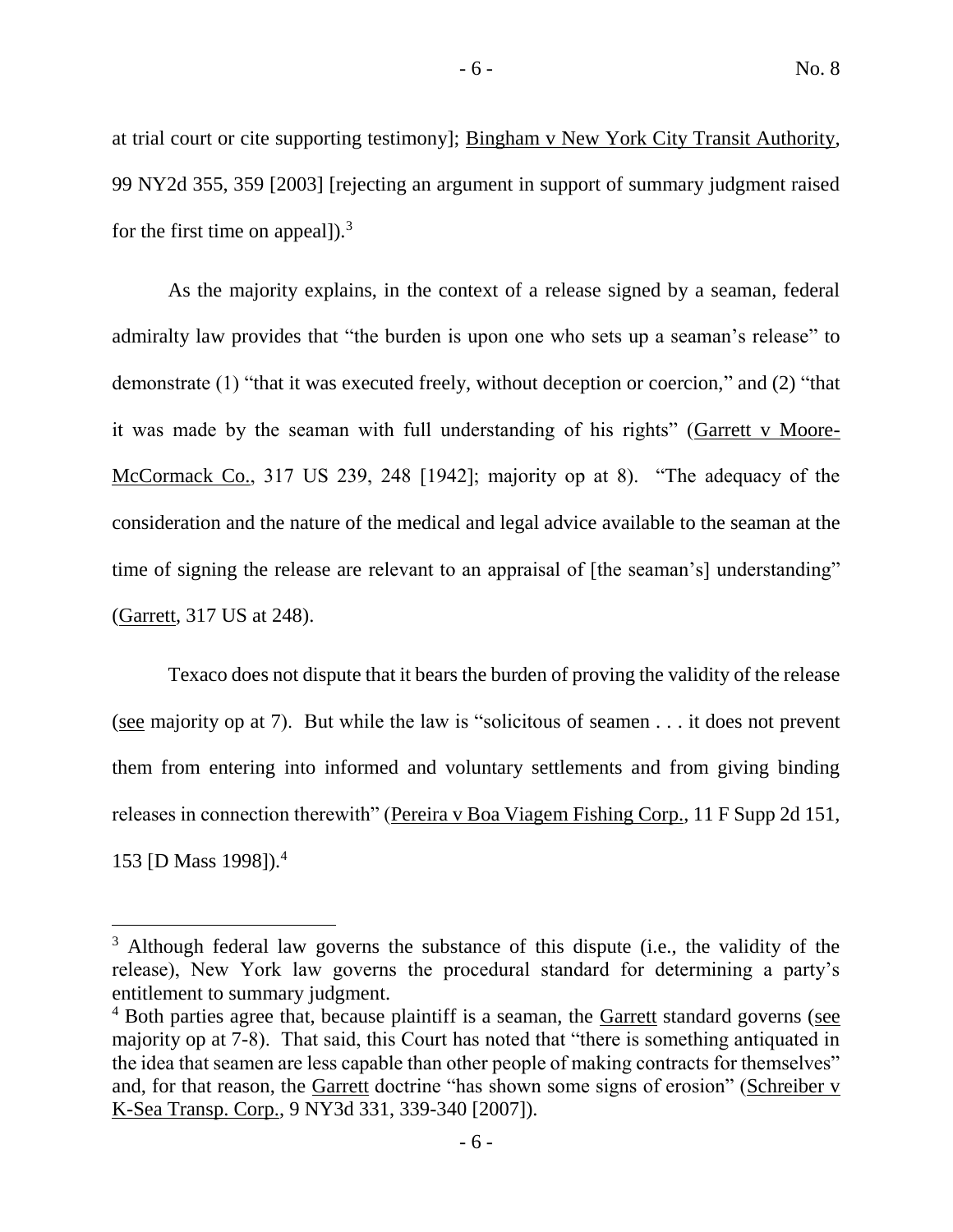#### III.

In support of its summary judgment motion, defendant proffered the duly executed release as well as plaintiff's 1997 complaint. The release provides, in no uncertain terms, that plaintiff discharged Texaco from "any and all claims" – including "any new or different diagnosis" he may receive – resulting from plaintiff's alleged asbestos exposure. Plaintiff does not dispute the authenticity of the release.

Turning to the Garrett factors, the majority apparently acknowledges that there is no issue as to whether the release was executed freely, without deception or coercion (Garrett, 317 US at 248; majority op at 11). Plaintiff acknowledged that he "carefully read" the release, and he swore before a notary public and two witnesses that he fully understood its import. Indeed, the terms of the release itself assure us that plaintiff signed the release "of [his] own free act." Nothing in the record contradicts these statements; plaintiff does not assert that he was somehow pressured or misled into signing the settlement agreement, or that the release was not signed freely and willingly (see Orsini v O/S Seabrooke, 247 F3d 953, 959-960 [9th Cir 2001] [holding that defendant was not entitled to summary judgment where plaintiff alleged that he was "coerced into signing the Release" by the ship's captain and crew]; Castillo v Spiliada Maritime Corp., 937 F2d 240, 245-246 [5th Cir 1991] [finding that plaintiff's affidavit, alleging a threat that charges would be filed against him if he failed to settle, was sufficient to reverse grant of summary judgment]; Davis v American Commercial Lines, Inc., 823 F2d 1006, 1008 [6th Cir 1987] [holding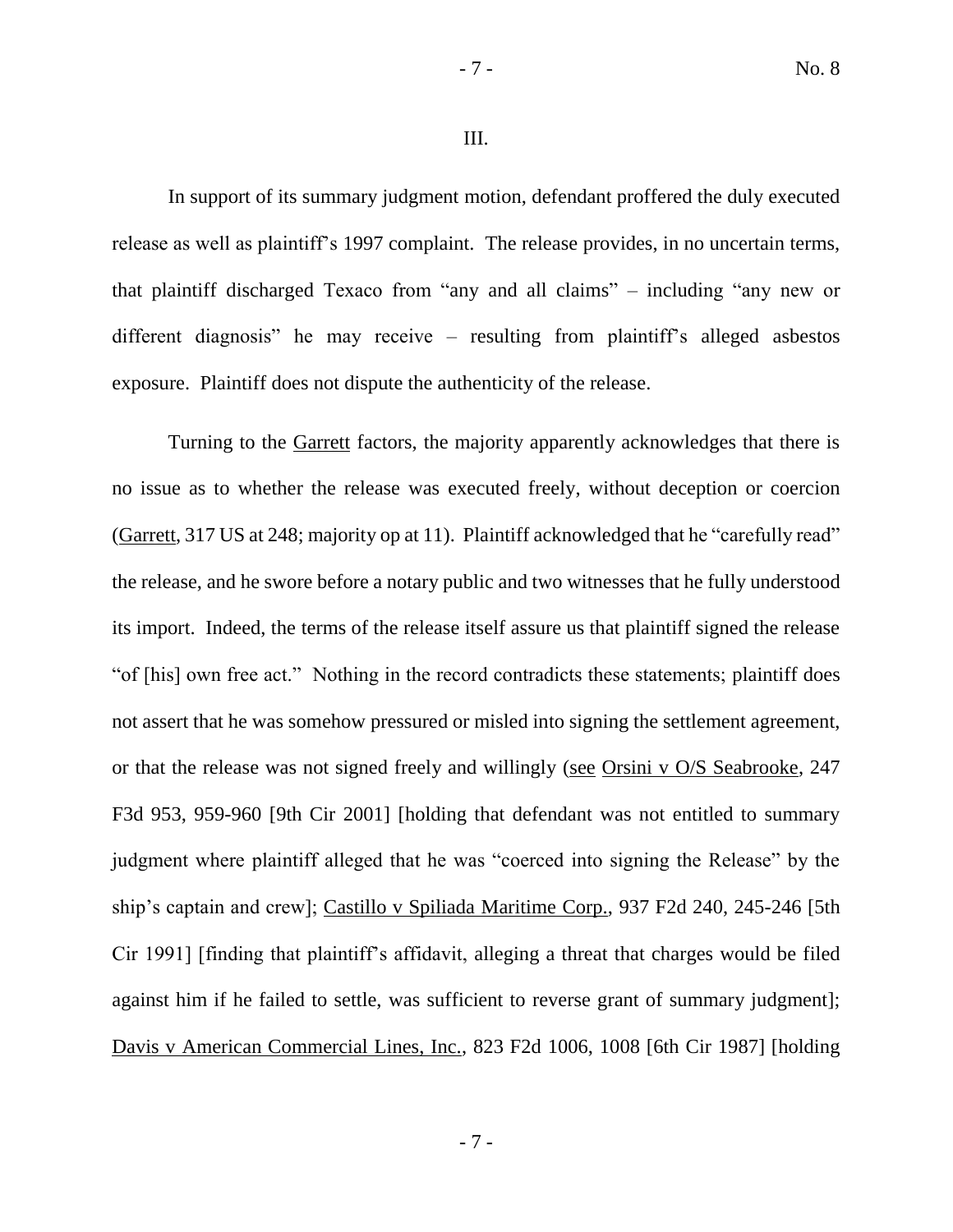that defendant was not entitled to summary judgment where plaintiff alleged specific instances of "over-reaching and misrepresentation by defendants"]).

With respect to the second part of the Garrett analysis, defendant sufficiently established that plaintiff entered into the release with a full understanding of his rights. As to the adequacy of the consideration, the majority does not contend that there is anything inherently unfair about the \$1,750 Texaco paid to settle plaintiff's claim (majority op at 12; see Baker v Helix Energy Solutions Group, Inc., 469 F Appx 327, 328-329 [5th Cir 2012] [affirming defendant's award of summary judgment where plaintiff received consideration of \$4,800]; Sitchon v American Export Lines, 113 F2d 830, 830 [2d Cir 1940] [affirming defendant's award of summary judgment where plaintiff received consideration of \$180]). In addition to suing Texaco, plaintiff also sought to collect from 115 other defendants – among them, large ship owners and major asbestos manufacturers. As to defendant's percentage of potential liability, plaintiff concedes that he spent fewer than 2 of his 37 years of service aboard Texaco's ships. Texaco also settled plaintiff's claims expeditiously – less than two months after plaintiff filed suit. That settlement included the thousands of other plaintiffs also represented by plaintiff's counsel, resulting in one lump sum payment to plaintiff's law firm. It is undisputed that defendant was not involved in determining "what portion of the total sum" would be allocated to plaintiff (majority op at 3).

Significantly, Texaco consistently "denie[d] any and all liability," contending that it was responsible for \$0 in damages. As defendants often do, Texaco offered payment as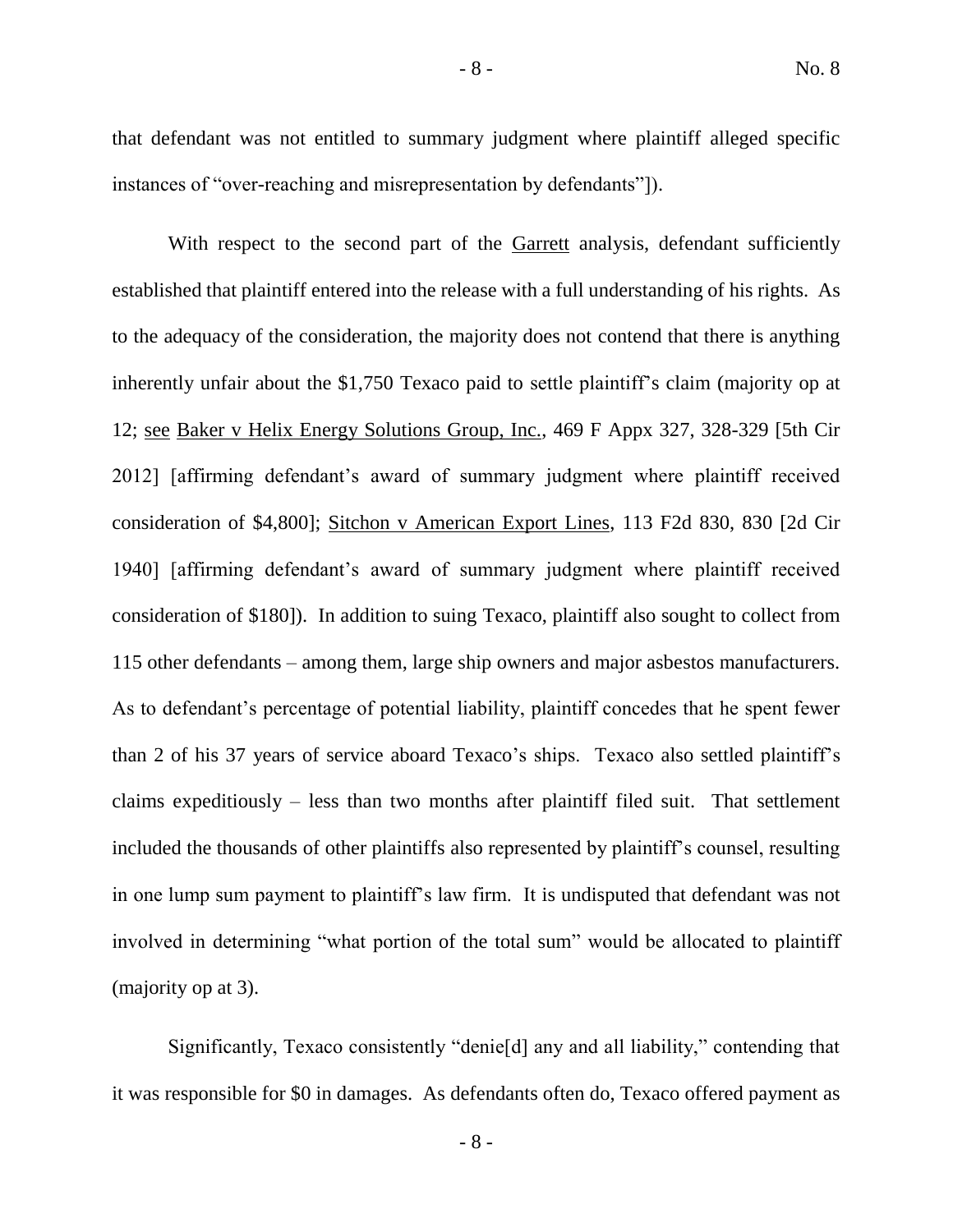a "compromise" in order to "resolve the dispute between the parties" and "terminate" plaintiff's claims. Nor was the consideration "meager" relative to plaintiff's medical condition: at the time of the settlement, plaintiff did not have mesothelioma. The release encompassed the *risk* that he might develop the disease, as well as the *risk* that Texaco would be found liable. Of course, had plaintiff rejected a settlement in favor of trial, he may have recovered an even lower sum – or nothing at all.

With regard to legal advice, plaintiff was represented by counsel – an admiralty law firm. As the release makes clear, plaintiff discussed its contents with his attorney in order to ensure that he had "full knowledge of the contents and the purpose" of the release.<sup>5</sup> Because plaintiff was "represented by counsel," the "need for the Court to determine whether [he] fully understood his rights when executing [the] release is reduced" (Nicolich v City of NY, 1996 WL 99392, at \*2 [SD NY Mar 6, 1996, No. 95-cv-0053]; see also Borne v A & P Boat Rentals No. 4, Inc., 780 F2d 1254, 1258 [5th Cir 1986] ["When a seaman is acting upon independent advice and that advice is disinterested and based on a reasonable investigation, there being no question of competence, a settlement agreement will not be set aside"]). Plaintiff has not challenged counsel's competence, or otherwise questioned the adequacy of the legal advice he received.

<sup>&</sup>lt;sup>5</sup> The majority suggests that this recitation was employed to "circumvent[]" – rather than satisfy – defendant's Garrett burden (see majority op at 11). That logic sets up an unworkable standard for maritime employers: the majority implores parties to write "careful and precise" releases (majority op at 9 n 3), then distrusts the careful and precise language they use (majority op at 11).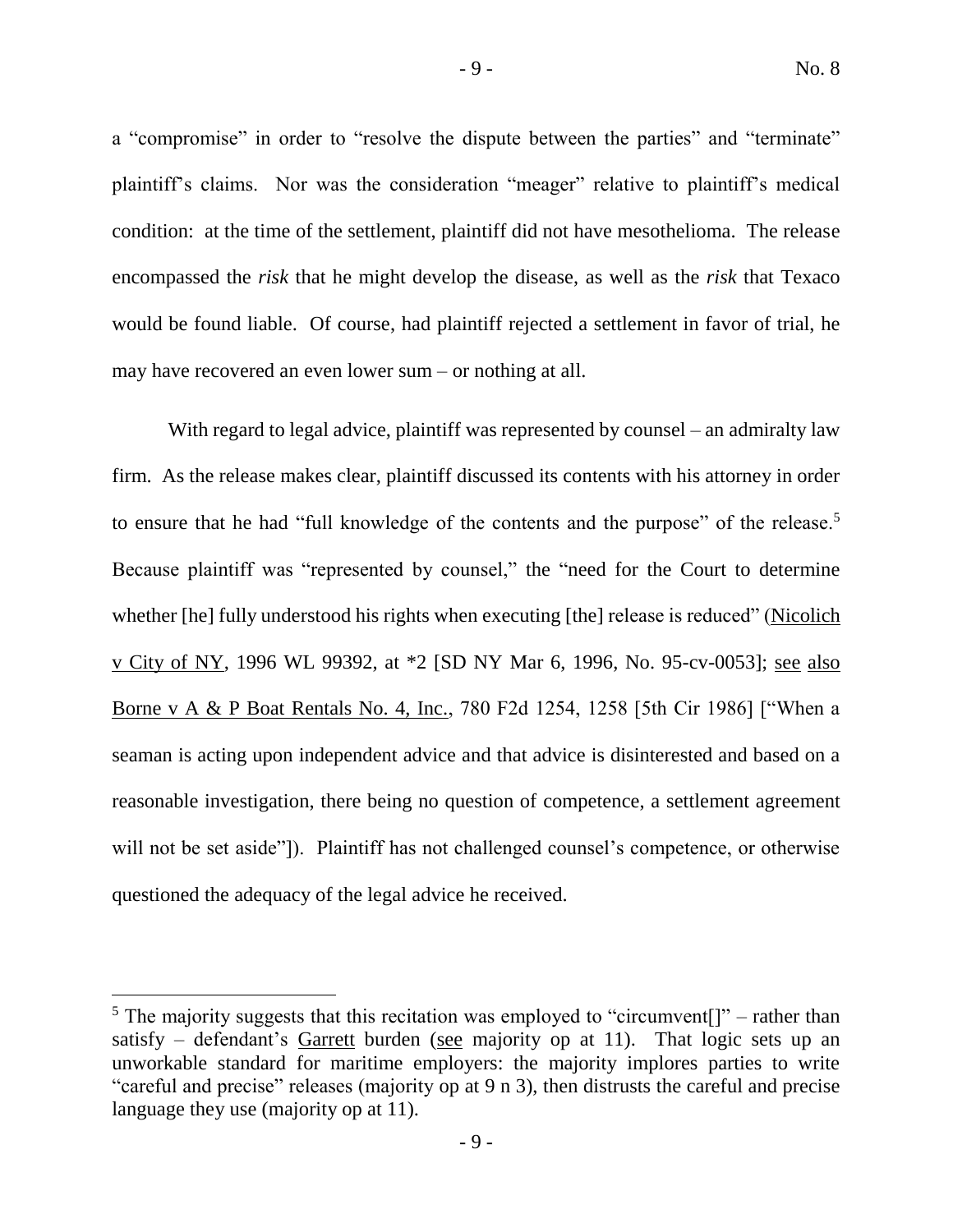As to medical advice, plaintiff concedes that, at the time he signed the release, he had received a firm diagnosis: bilateral asbestos related pleural disease. Evidently, plaintiff also had been advised that serious health complications may be associated with his exposure to asbestos. As the complaint makes clear, he was aware of a number of potential medical risks from asbestos exposure, including lung cancer, rectal cancer, colon cancer, and mesothelioma, to name a few. The complaint also notes, among other things, that plaintiff "suffer[ed] harm in the form of necessity to be monitored for other asbestotic diseases." Plaintiff has not countered any of these statements, nor has he asserted that he received faulty or otherwise inadequate medical advice.

Citing the release itself, plaintiff asserts that the "boilerplate" language, coupled with the absence of any mention of mesothelioma, demonstrates that plaintiff did not intend to relinquish his current claim. In support of these arguments, plaintiff compares his release to those executed in Wicker v Consolidated Rail Corp. (142 F3d 690, 694-695 [3d Cir 1998]). In Wicker, several plaintiffs sued their employer for asbestos-related injuries. The parties settled, and the plaintiffs each signed a general release. Thereafter, the plaintiffs filed another lawsuit. The plaintiffs in Wicker conceded that their earlier releases barred claims related to their asbestos exposure (id. at 694), but argued that the releases did not bar their new claims based on exposure to other toxins. The Wicker court invalidated the "boiler plate" agreements, noting that one of the releases "merely recite[d] a series of generic hazards to which [plaintiffs] might have been exposed, rather than specific risks the employees faced during the course of their employment" (id. at 701). Inclusion of those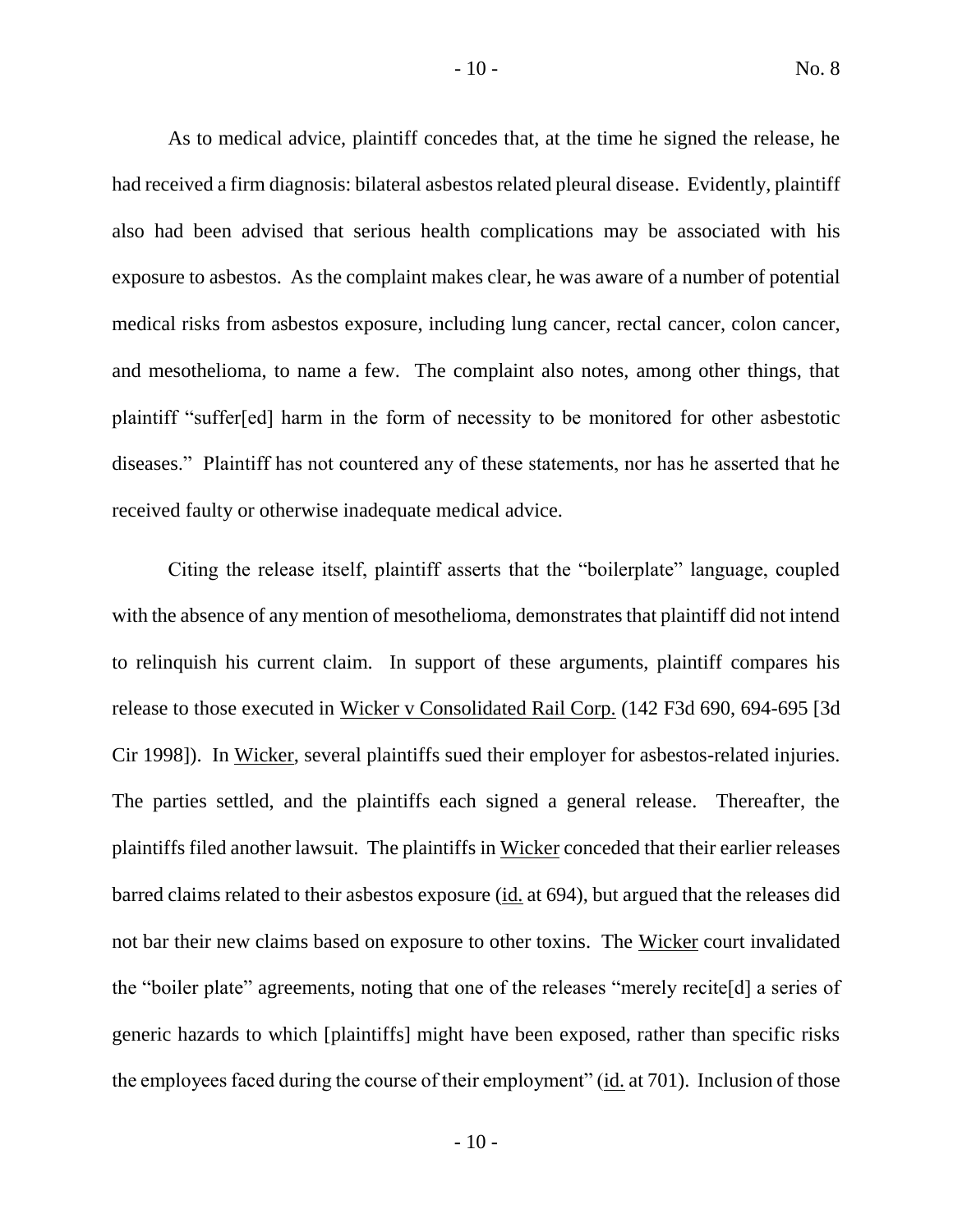"generic hazards," the court held, was insufficient to establish that the plaintiff intended to relinquish his right to bring suit for injuries sustained as a result of exposure to other toxins. With respect to another plaintiff's "short, *pro forma* waiver[]," the Wicker court concluded that the release "d[id] not indicate the parties negotiated any part of the release[] other than the amount of settlement" (id.).

Here, unlike in Wicker, plaintiff expressly brought suit for injuries sustained from the *very same* asbestos exposure that formed the basis of his earlier claims – claims that even the Wicker plaintiffs acknowledged were barred by their earlier releases (id. at 694). Far from resembling a laundry list of generic hazards, plaintiff's release of Texaco includes agreed-upon carve-outs, specifically exempting "benzene or products containing benzene" from its scope (see id. at 701). Moreover, unlike the release in Wicker, plaintiff's release "recite[s] that plaintiff was aware of and understood the other risks to which he was exposed" (id. at 702). In fact, plaintiff expressly recognized the possibility that, as a result of his exposure, he might later face a "new or different diagnosis." Nonetheless, plaintiff released "any and all known or unknown, present or future, foreseen or unforeseen" injuries that may arise. By its plain terms, then, the release conclusively rebuts plaintiff's contention that it covers only those conditions mentioned by name.

In any event, plaintiff's *own* complaint makes clear that plaintiff was aware that mesothelioma was a "potential health risk[] to which he had been exposed" (id. at 701- 702). In his 1997 suit, plaintiff explicitly acknowledged that, "as a direct and proximate result" of his alleged exposure, he suffers "cancerphobia . . . , pneumoconiosis as well as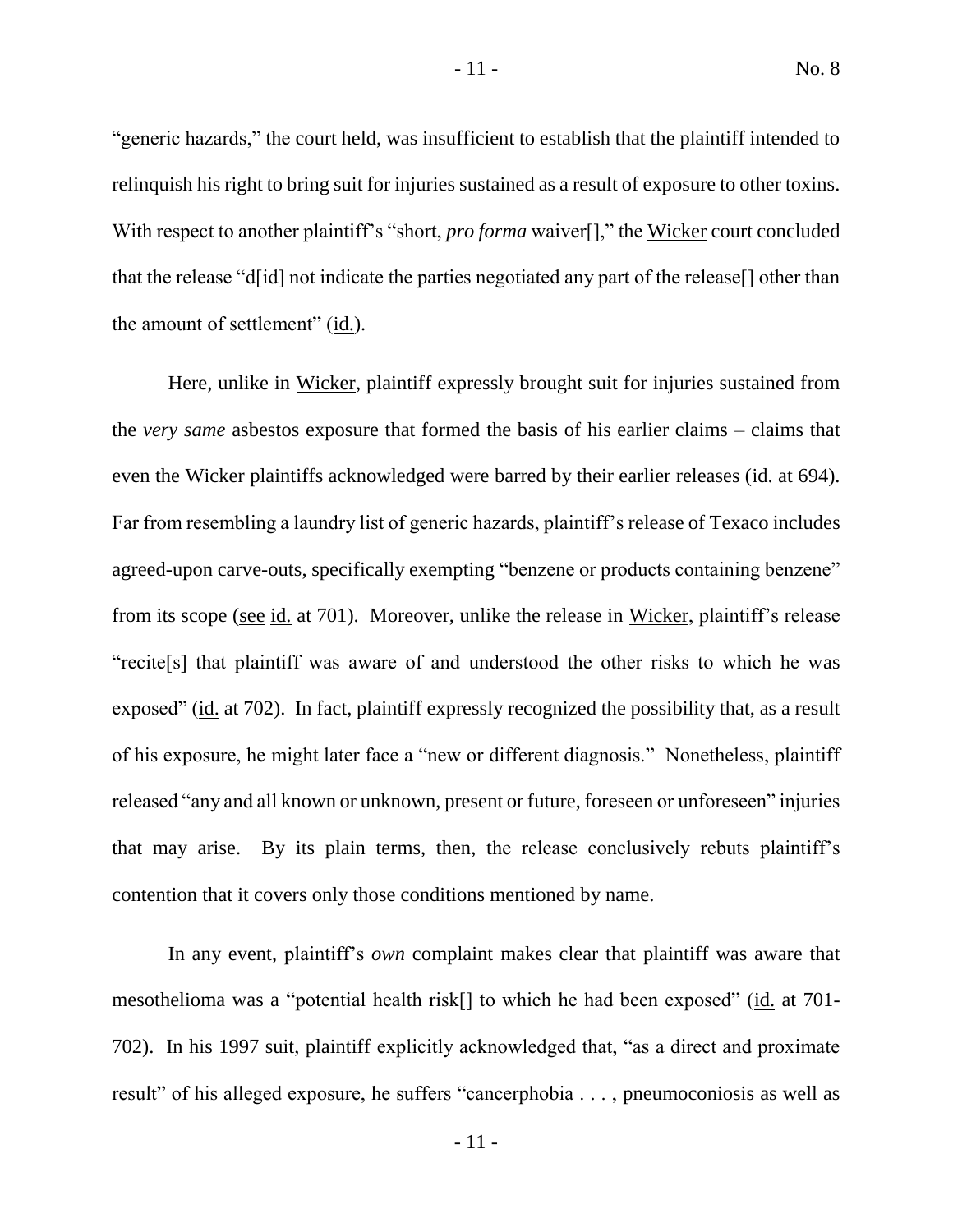exacerbation of existing diseases; and . . . pulmonary diseases inclusive of . . . mesothelioma" (emphasis added). Indeed, plaintiff sought to recover the "costs of being forever medically monitored for disease onset and worsening," as well as damages for "harm in the form of necessity to be monitored for other asbestotic diseases." Plaintiff's current contention that he was unaware of the risk of mesothelioma is therefore belied by his own prior statements.

In relying on the "absence of mesothelioma" from the release (majority op at 10), the majority now requires settling parties to exhaustively catalog all conceivable, asbestosrelated diseases – even those the plaintiff has specifically acknowledged – in order to release them. Not only does this undermine the parties' clear intent, it essentially precludes maritime plaintiffs from settling unknown or unforeseen claims. Here, for instance, while the release does not "mention mesothelioma" by name (majority op at 9), mesothelioma was still a "known" risk – recognized in plaintiff's complaint – encapsulated by the plain language of the release. Indeed, the release did not mention *any* health risks by name, including bilateral asbestos related pleural disease. Similarly, the release seeks to cover plaintiff's "unknown" and "unforeseen" injuries but, by definition, those conditions cannot be identified. Under the majority's rule, plaintiff apparently did not release any of these unenumerated claims – or perhaps any claims at all – even though the text of the release was designed to accomplish that precise result.

In sum, even under its heightened Garrett burden, defendant has tendered sufficient evidence to demonstrate the absence of any material issue of fact, thereby shifting the

 $-12-$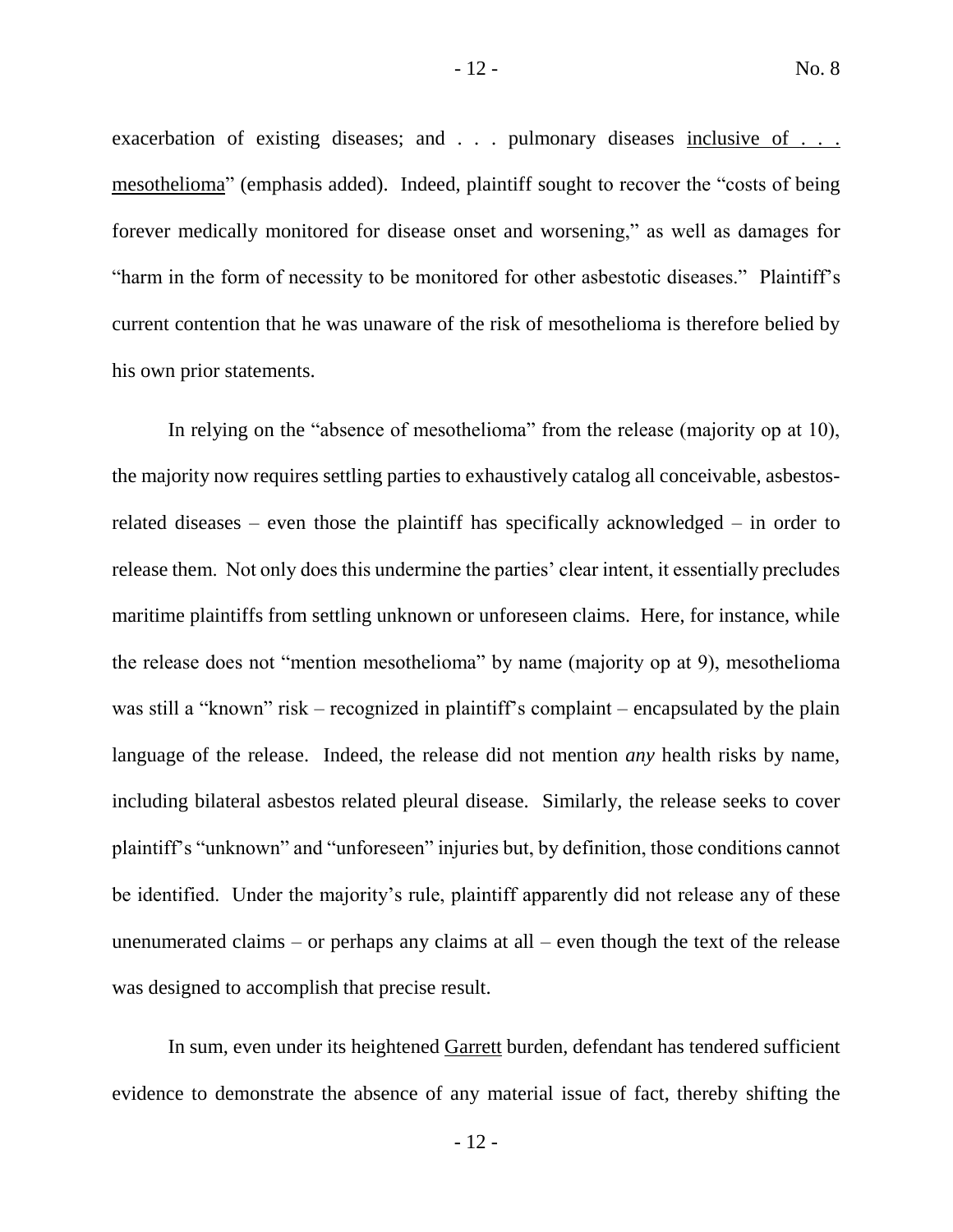## IV.

(plaintiff) understood what he was doing when he signed the settlement"]).

In denying summary judgment, the majority asserts that the record "is silent or ambiguous" on a number of supposedly material facts (majority op at 11). But any remaining gaps in the record are reflective only of *plaintiff*'s failure to come forward with any allegations – let alone proof – to rebut the assertions in defendant's motion. Conspicuously absent from the record is any testimony, affidavit, or statement from plaintiff asserting coercion, fraud, duress, incapacity, misunderstanding, lack of counsel, or any similar allegation that might warrant denial of summary judgment (compare Simpson v Lykes Bros. Inc., 22 F3d 601, 601, 603 [5th Cir 1994] [granting summary judgment to defendant because plaintiff failed to submit an affidavit contradicting the plain language of the release to establish an issue of fact], and Nicolich, 1996 WL 99392, at  $*3$ n 4 [granting summary judgment to defendant because "counsel's own affirmation stating that 'plaintiff never intended to release the defendant of the claim' . . . cannot be used to create a factual dispute as to (p)laintiff's intent because it is not based on personal knowledge"] with Davis, 823 F2d at 1008-1009 [denying defendant's motion for summary judgment based on plaintiff's affidavit which raised issues of fact concerning plaintiff's understanding of his rights, including allegations that defendant stated "that counsel would not be necessary to settle this type of claim"], and Halliburton v Ocean Drilling  $&$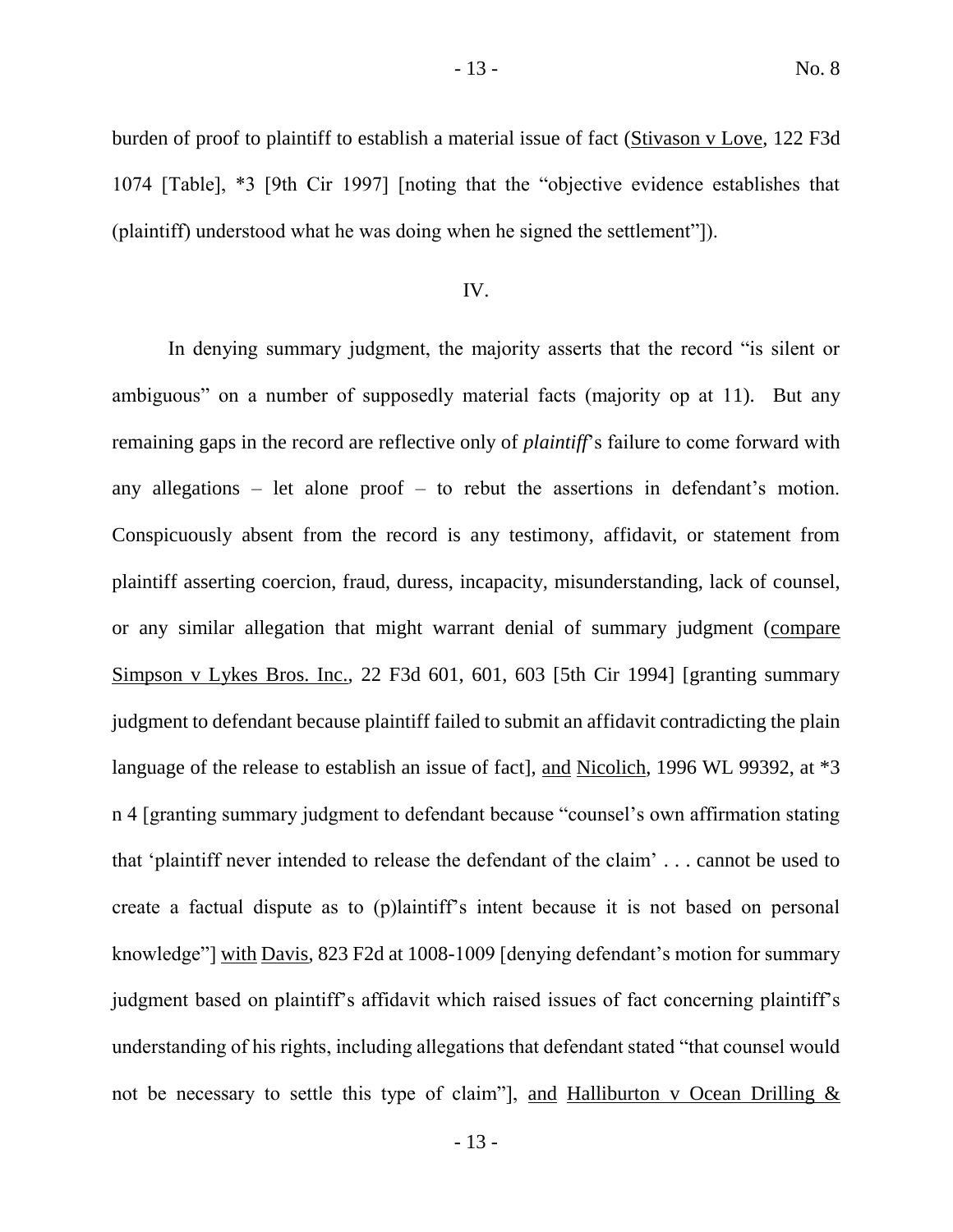Exploration Co., 620 F2d 444, 444 [5th Cir 1980] [relying on affidavit from plaintiff's physician, which indicated that plaintiff suffered from diminished mental capacity at the time of settlement, to reverse grant of summary judgment], and Aguiluz-Nunez v Carnival Cruise Lines, Inc., 584 F2d 76, 78 [5th Cir 1978] [finding that plaintiff's affidavit and deposition testimony, which alleged that "the significance of the release was not explained to him, that his legal rights were not discussed . . . created a genuine issue of material fact (as to) whether (he) executed the release with full comprehension of the effects of his action"], and Blanco v Moran Shipping Co., 483 F2d 63, 64 [5th Cir 1973] [holding that defendant was not entitled to summary judgment where the plaintiff, who "spoke and understood only Spanish," alleged that he "did not understand the legal effect of the release and executed it because he thought it represented no more than a receipt for his wages aboard (the) ship"], and Irons v Matthews, 2010 WL 2540347, at \*9 [DNJ June 15, 2010, No. 04–4825] [denying summary judgment where the record included affidavits and deposition testimony indicating that plaintiff "did not consult with an attorney" and that "his rights, including claims of maintenance and cure, (were never) explained to him"], and King v Waterman S S Corp., 61 F Supp 969, 970 [SD NY 1945] [denying summary judgment based on affidavits indicating that plaintiff settled "without a full understanding of his legal rights and with inadequate information regarding his injuries"]). At bottom, defendant carried its burden of proof, and plaintiff did not raise a single triable issue of fact in opposition.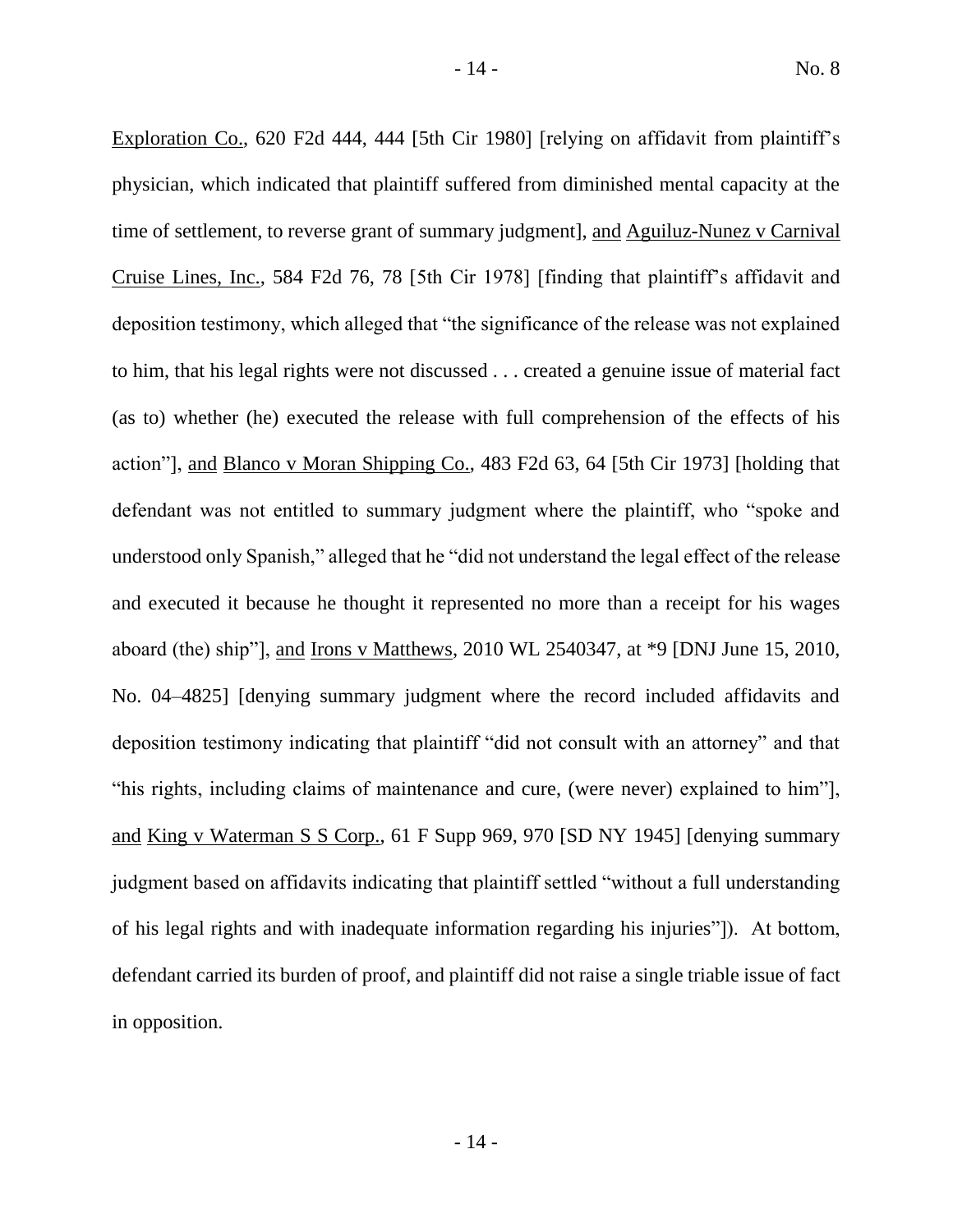The majority's speculative assertions regarding conceivable – but unalleged – additional facts cannot cure this glaring deficit (see Stivason, 122 F3d at \*3). Plaintiff does not assert, for instance, that the release is invalid because of "how many cases Texaco settled," or "how much Texaco paid to settle as a lump sum," or "the considerations [] that led to the allocation" of the settlement amount (majority op at 12). Plaintiff similarly does not argue that "the competence of [his] 1997 counsel" should be "questioned" (majority op at 13). Nor does he assert a "lack of knowledge as to his condition at the time he signed the release" (majority op at 10), or that any "medical records documenting [his] condition" will demonstrate the release's invalidity (majority op at 12). Rather, the *majority* makes these scattered arguments on plaintiff's behalf, faulting defendant for failing to disprove every hypothetical assertion.<sup>6</sup>

Regrettably, the majority's holding sets a hopelessly high bar for defendants tasked with demonstrating the validity of a seaman's release. The majority's Garrett analysis resembles a blanket prohibition on settlements with seamen – a result that has been repeatedly rejected by federal courts (see Simpson, 22 F3d at 603 [granting defendant's motion for summary judgment based on a valid release by the seaman plaintiff]; Nicolich, 1996 WL 99392, at \*3 n 4 [same]; see also Sitchon, 113 F2d at 832 ["If such a settlement as the one in the case at bar is voidable, no release by a seaman could ever be free from

 $6$  The majority also references a number of extraneous facts – for instance, that plaintiff signed the release "one day after Christmas," and that he was "in Florida" at the time (majority op at 11). Plaintiff argues no connection between these facts and the validity of the release. In any event, whether any meaningful inference may be drawn from them is both unclear and unexplained.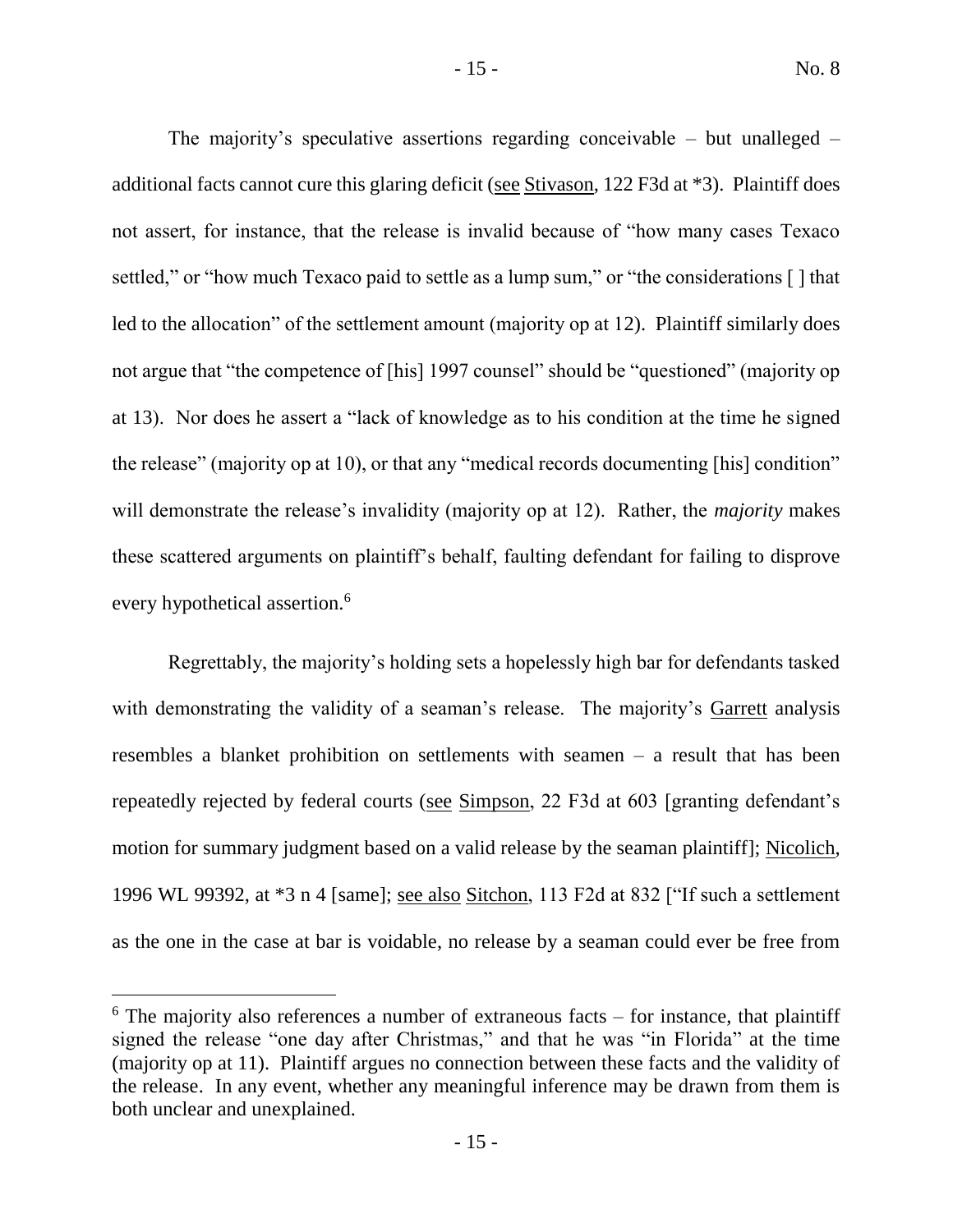attack, if he subsequently discovered that his injuries were greater than he anticipated when he executed the release"]; McBrien v U.S. Petroleum Carrier's Inc., 177 F Supp 627, 635 [SD NY 1959] ["If a release is to be held invalid under these circumstances it would be virtually impossible to settle seamen's cases without litigation or for a ship owner to purchase his peace at a reasonable and fair figure"]). Even worse, the majority's holding disturbs the finality of existing settlement agreements and, in doing so, discourages the swift resolution of these types of disputes (Borne, 780 F2d at 1257 ["If employers are denied any degree of confidence in the finality of a settlement, a seaman will lose the option to settle since employers will have little incentive to avoid a full-scale trial on the merits"]). That result is "no kindness to the seaman, for it would make all settlements dangerous from the employer's standpoint and thus tend to force the seaman more regularly into the courts" (Sitchon, 113 F2d at 832).

Purportedly applying federal law, the majority turns New York into a destination venue for seaman plaintiffs who no longer wish to abide by the terms of their valid settlements. That result is wrong on the law, and undermines the many important policy goals furthered by settlement agreements.

#### V.

Plaintiff negotiated and executed a release covering the risk that he would develop mesothelioma as a result of his alleged asbestos exposure aboard defendant's vessel. Defendant demonstrated the validity of that release, and plaintiff failed to contradict any of defendant's assertions. Defendant is therefore entitled to summary judgment.